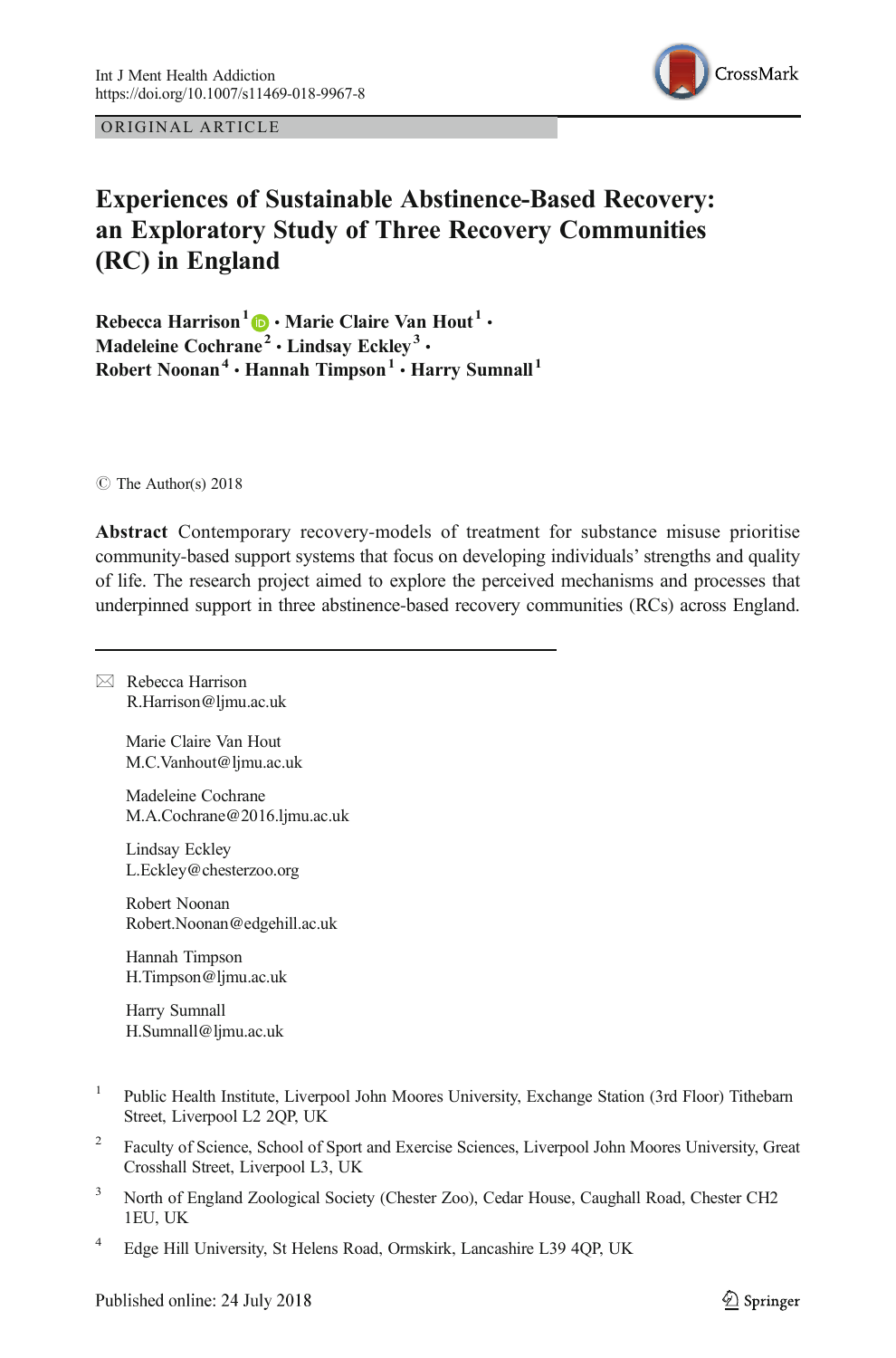Focus groups and telephone interviews were conducted with 44 individuals. This was to identify self-prioritised outcomes for members and other key factors contributing to the delivery of an effective recovery community. Data were thematically analysed. Along with a number of other key outcomes, the achievement and maintenance of abstinence by participants was considered to be a key indicator of an effective RC. RC processes were also viewed as underpinning the development of recovery capital. The study provides an insight into the processes of RCs and highlights that development and support of recovery capital is an important aspect of service provision and delivery for those in abstinence-based recovery.

Keywords Abstinence-based recovery. Recovery communities  $\cdot$  Recovery capital  $\cdot$  Social value

#### Background

Substance use and dependence is a key public health priority within the United Kingdom (UK). In 2016/2017 there were 279,793 individuals in contact with drug and alcohol treatment services in England and Wales (a decrease of 3% from 2015 to 16) (Public Health England [PHE] [2017\)](#page-16-0). However, the number of deaths from drug-related poisoning and drug misuse (including legal and illegal substances) in England and Wales in 2016 (3744) is currently at its highest since records began in 1993 (2178) (Office for National Statistics [ONS] [2017](#page-16-0)). Despite this, the UK Advisory Council on the Misuse of Drugs (ACMD) has noted that funding for drug and alcohol treatment is currently under threat due to reductions in local and national funding (Advisory Council on the Misuse of Drugs [ACMD] [2016\)](#page-14-0). The 2017 UK Drug Strategy highlights the importance of providing services that focus on recovery and the wider support that individuals need to 'achieve and sustain a life free from drugs' (Her Majesty's Government [HM Government] [2017](#page-15-0), p.2). This approach utilises the concept of recovery capital to underpin and enhance the quality and quantity of resources available to individuals when initiating and sustaining recovery from problematic substance use (Granfield and Cloud [2001\)](#page-15-0).

Recovery capital refers to the quantity and quality of resources that a person can draw on to initiate and sustain recovery from alcohol and drug dependency and may be seen as critical to successful recovery from substance use (Granfield and Cloud [1999](#page-15-0)). A key strength of this approach is its consideration of wider social and environmental determinants of health and inequalities that may affect the initiation of recovery, maintenance of long-term abstinence, and achievement of overall treatment outcomes (Granfield and Cloud [2001](#page-15-0)). Individuals who have a high level of recovery capital are seen to better manage their circumstances and achieve their personal and professional goals, allowing them to reach an optimal quality of life and positively contribute to society (Laudet et al. [2008](#page-16-0)). A number of key recovery capital domains have been identified that include social (e.g. support networks), physical (e.g. material resources such as money, access to housing and food), human capitals (e.g. well-being, personal assets/skills) (Granfield and Cloud [1999,](#page-15-0) [2001](#page-15-0); Cloud and Granfield [2008;](#page-15-0) White and Cloud [2008;](#page-17-0) Neale et al. [2014\)](#page-16-0), and cultural capital (values, beliefs, and identity) (Cloud and Granfield [2004\)](#page-15-0). Timpson et al. [\(2016\)](#page-17-0) highlight that recovery capital domains may be seen as useful indicators of success. It has, however, been identified that whilst recovery capital has been looked at in numerous studies that focus upon substance use, there is no consistent approach to the use or reporting of recovery capital terms (Hennessey [2017](#page-15-0)).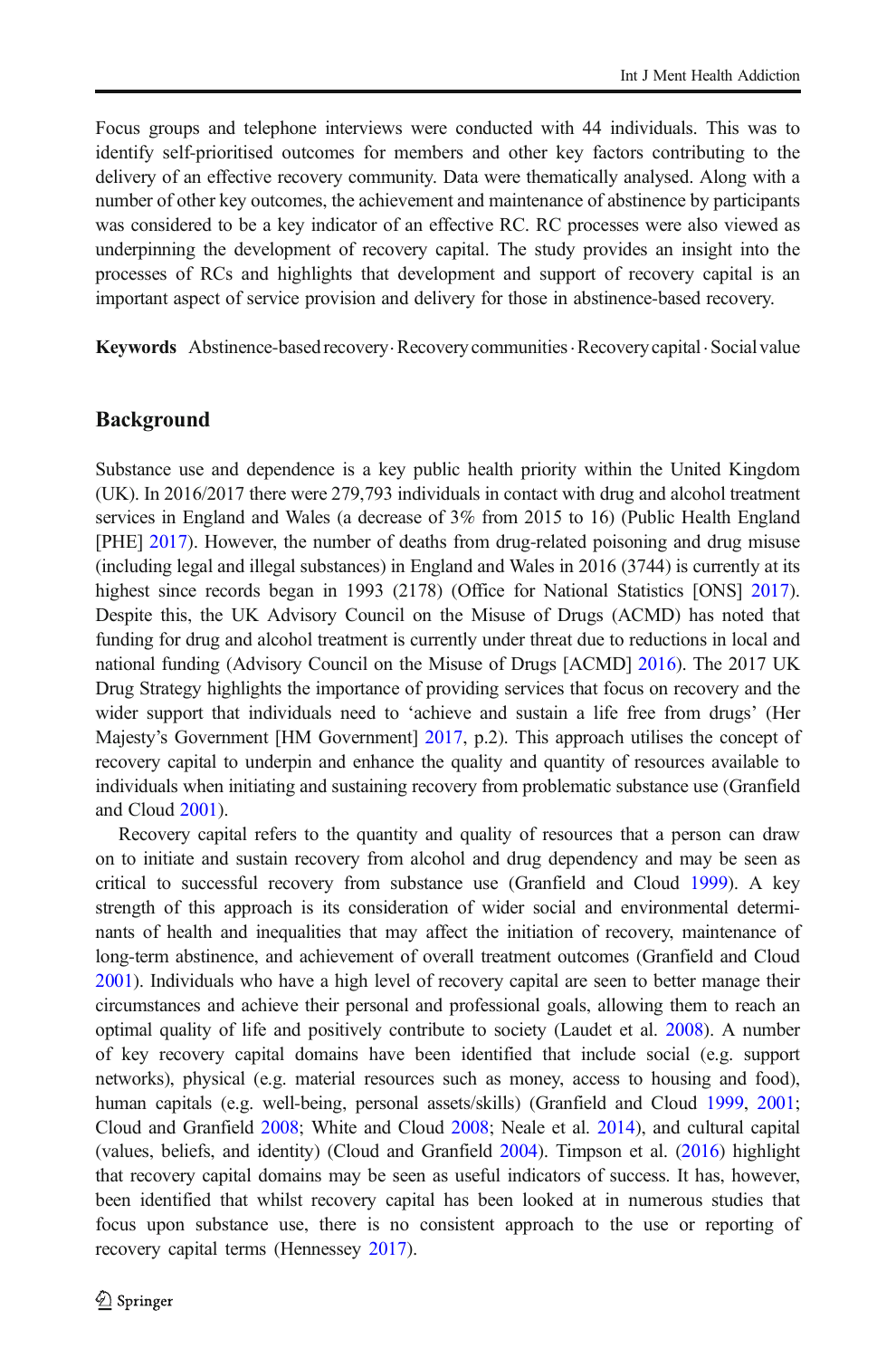Although there are no normative definitions, recovery has been described by the UK Drug Policy Commission as 'A process of voluntary sustained control over substance use which maximizes health and wellbeing and participation in the rights, roles and responsibilities of society' (UK Drug Policy Commission [UKDPC] [2008,](#page-17-0) p.6). Successful recovery can be characterised by individuals, families, and communities voluntarily taking control of the drug and alcohol-related problems, and becoming empowered to take on roles and responsibilities that enable them to lead healthy, productive, and meaningful lives (Best et al. [2012;](#page-14-0) White [2007](#page-17-0); UKDPC [2012a,](#page-17-0) [b](#page-17-0)). It is also acknowledged that recovery is a unique and personal process (Timpson et al. [2016\)](#page-17-0). Aside from individual motivation, behaviour change is dependent on resilience-building motivators such as developing a strong sense of purpose by way of meaningful activities, strengthening supportive social networks, and having access to permanent supportive living accommodation and health care services (Best et al. [2012](#page-14-0), [2015b,](#page-14-0) [2016;](#page-14-0) Collins et al. [2016\)](#page-15-0). Recovery can promote creation of healthier identities, improvements relationships with family, restore dignity, improve self-acceptance, and increase feelings of community (Irving [2011;](#page-15-0) Mawson et al. [2015](#page-16-0); Wittouck et al. [2013\)](#page-17-0). Positive recovery experiences may also incorporate aspects of spirituality that are associated with well-being, such as gratitude, selfcompassion, and using personal experiences to help others (Kaskutas et al. [2014\)](#page-15-0).

Recovery communities include and involve a fellowship of individuals who are focused upon long-term recovery and abstinence from substance use. A wider recovery community may also be seen to include the family and friends of those in recovery along with professionals who are focused upon addition and recovery (Valentine et al. [2007](#page-17-0)). These communities organise recovery-focused activities, community education, and outreach programs, as well as providing peer-based recovery support services that focus upon relapse prevention education (Valentine et al. [2007\)](#page-17-0). Strong social networks and self-esteem play an important part in enabling individuals to recognise the significant role they can play in their own recovery (Bracken et al. [2012;](#page-15-0) Kelly et al. [2009;](#page-15-0) Tew et al. [2012\)](#page-17-0). It is common for people in recovery to experience distress, face isolation, and limited social support following the loss and erosion of family relationships (Mawson et al. [2015\)](#page-16-0) and loss of previous drug-network friendships ([2001](#page-15-0); Laudet et al. [2006\)](#page-16-0). Positive social support networks are key to supporting those in recovery (Best et al. [2015a,](#page-14-0) [b](#page-14-0); Litt et al. [2009;](#page-16-0) Stevens et al. [2010](#page-16-0); Timpson et al. [2016](#page-17-0)). High levels of social support are associated with decreased levels of relapse (Granfield and Cloud [2001](#page-15-0); Laudet et al. [2006](#page-16-0)); improved resilience to stress, depression, anxiety, social isolation, and stigma (Best et al. [2015a,](#page-14-0) [b](#page-14-0); Hester et al. [2013](#page-15-0)); enhanced subjective well-being (Laudet et al. [2006](#page-16-0)); and improved quality of life (Laudet and Stanick [2010;](#page-15-0) Mericle [2014](#page-16-0)). Peers and social networks are also integral to the generation of recovery capital (Timpson et al. [2016](#page-17-0)). Being part of a group and fostering a social identity supports recovery (Best et al. [2010](#page-14-0); Buckingham et al. [2013](#page-15-0); Kaplan et al. [2010;](#page-15-0) Pagano et al. [2011](#page-16-0), [2013](#page-16-0)). There is an inverse association between positive peer support networks and recovery relapse (Litt et al. [2009](#page-16-0); Moos [2008;](#page-16-0) Neale and Stevenson [2015;](#page-16-0) Panebianco et al. [2016](#page-16-0); White [2009](#page-17-0)). Peer support offers opportunities to adopt more positive social norms that can promote engagement in enjoyable non-substance-related activities, and which may override the norms of pro-drug use networks (Laudet et al. [2004](#page-16-0); Longabaugh et al. [2010](#page-16-0)). Peers can also provide diverse forms of emotional and practical support, including financial support, childcare, and a safe place to live (Neale [2001](#page-16-0); Neale and Stevenson [2015](#page-16-0)).

In the UK, peer support models of recovery make up 98% of mutual aid recovery groups and have gained support in national drugs strategy (HM Government [2017\)](#page-15-0). Despite the increased focus on recovery-based systems, and compared to the USA, UK recovery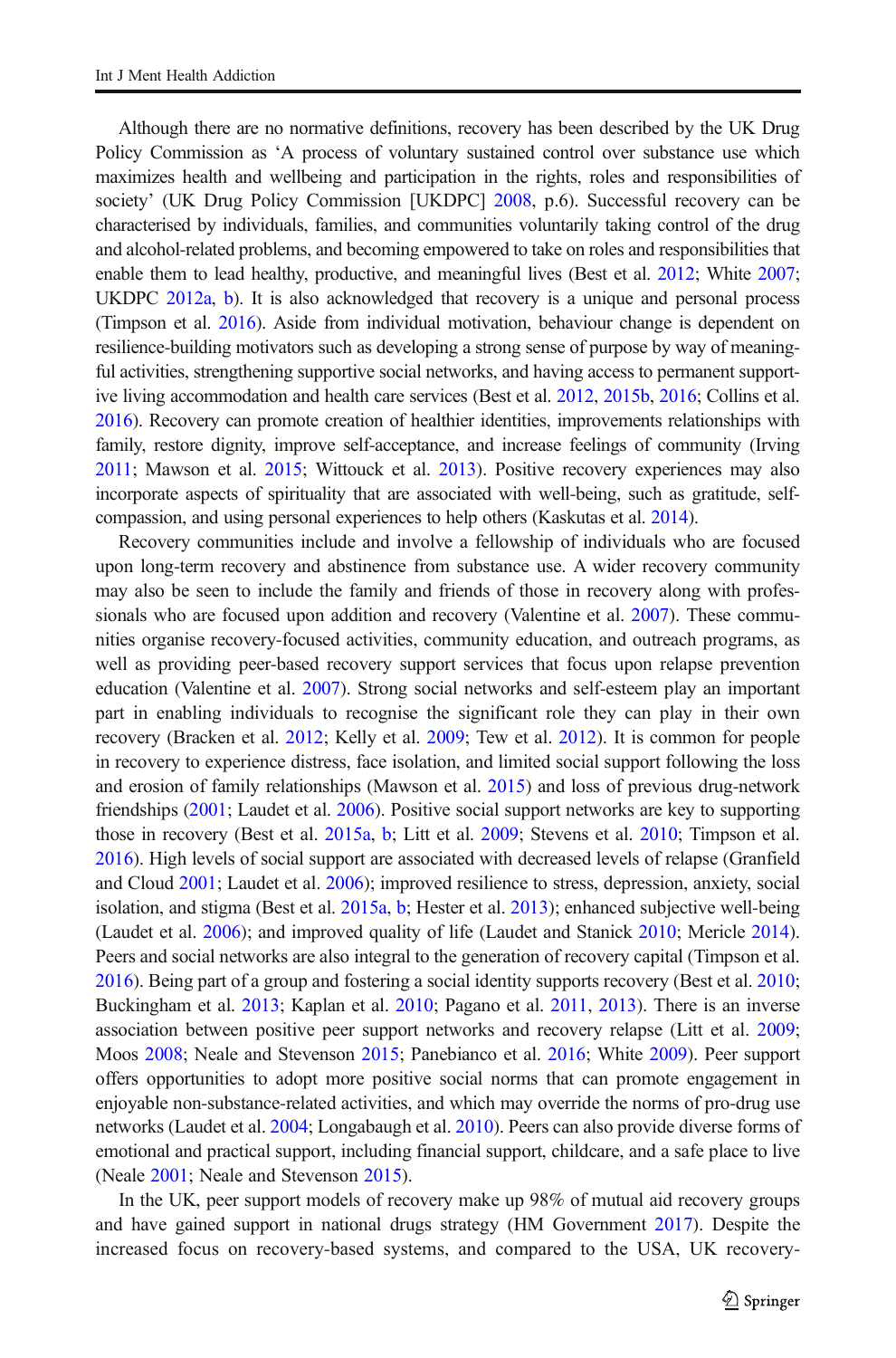orientated policies and programs are less developed, and the evidence base supporting their effectiveness in the UK context is limited (Humphreys and Lembke [2014](#page-15-0)). Unique personal experiences are also inherently difficult to empirically define (Laudet [2007](#page-15-0); Knopf [2011](#page-15-0); Witbrodt et al. [2015](#page-17-0)), which presents challenges to establishing key predictors to behaviour change and long-term abstinence, and effective community-based recovery approaches. Further research is therefore required to understand the role of recovery communities in supporting recovery and developing recovery capital.

The study aimed to explore how RCs help individuals to maintain abstinence. This was done by engaging with RC members and key stakeholders to describe the social mechanisms and processes underpinning recovery support for individuals with substance use issues. These RCs were funded by the charity Comic Relief's 'Give it Up' Fund, a programme that ran from 2014 to 2016 and aimed to support the development of RCs in the UK.

### **Methods**

Ethical approval was granted by the LJMU Research Ethics Committee (reference 14/EHC/ 082). This study utilised interviews and focus groups (FG) with RC members and key service stakeholders between April and July 2015.

The methodological approach was informed by Social Return on Investment (SROI) (The SROI Network [2012\)](#page-16-0) evaluation of these RC as part of a broader social value framework (Social Value International & Social Value UK  $2016$ ). SROI is a framework to assess evidence of value and impact by measuring and accounting for improvements in well-being by incorporating social, environmental, and economic costs and benefits. It also allows for the measurement and capture of outcomes that can be intangible and hard to measure, and is therefore useful for the evidencing of recovery capital outcomes. This method also enables consideration of the wider impacts of community projects on the areas they thrive in. The SROI also identified negative and/or unintended outcomes (these unintended outcomes may be positive or negative). The SROI involved five stages: (1) establishing scope and identifying key stakeholders (scoping activities to analyse and understanding why these have been chosen); (2) mapping outcomes (stakeholder engagement and mapping outcomes); (3) evidencing outcomes and giving them a value; (4) establishing impact (deadweight and attribution); and (5) creating an impact map and calculating the SROI.

The findings of this paper focus specifically upon the qualitative, stakeholder engagement elements of this process. This enabled the researchers to identify and measure different perspectives on the social processes of recovery (Laudet [2007](#page-15-0); Knopf [2011](#page-15-0); Witbrodt et al. [2015](#page-17-0)) and the mechanism resulting from the RC, which was brought about this change. This was complimented with a process evaluation that aimed to evidence the experiences and perceptions of key stakeholders involved in delivering the three projects.

Three abstinence-based RCs in central England, south west England, and London took part in the study (Table [1\)](#page-5-0). The RCs were located in areas where indicators such as deaths by drug misuse, hospital stays for alcohol-related harm, and associated indicators such as long-term unemployment and homelessness were higher than the national average (PHE [2016](#page-16-0)). Each RC differed in setting, size, recovery focus, and delivery due to the history and context in which the RCs were developed. All of the RCs had received large grants funding from the Comic Relief, Give it Up fund to develop specific elements of their RC and these were and the specific elements under evaluation and detailed in this paper.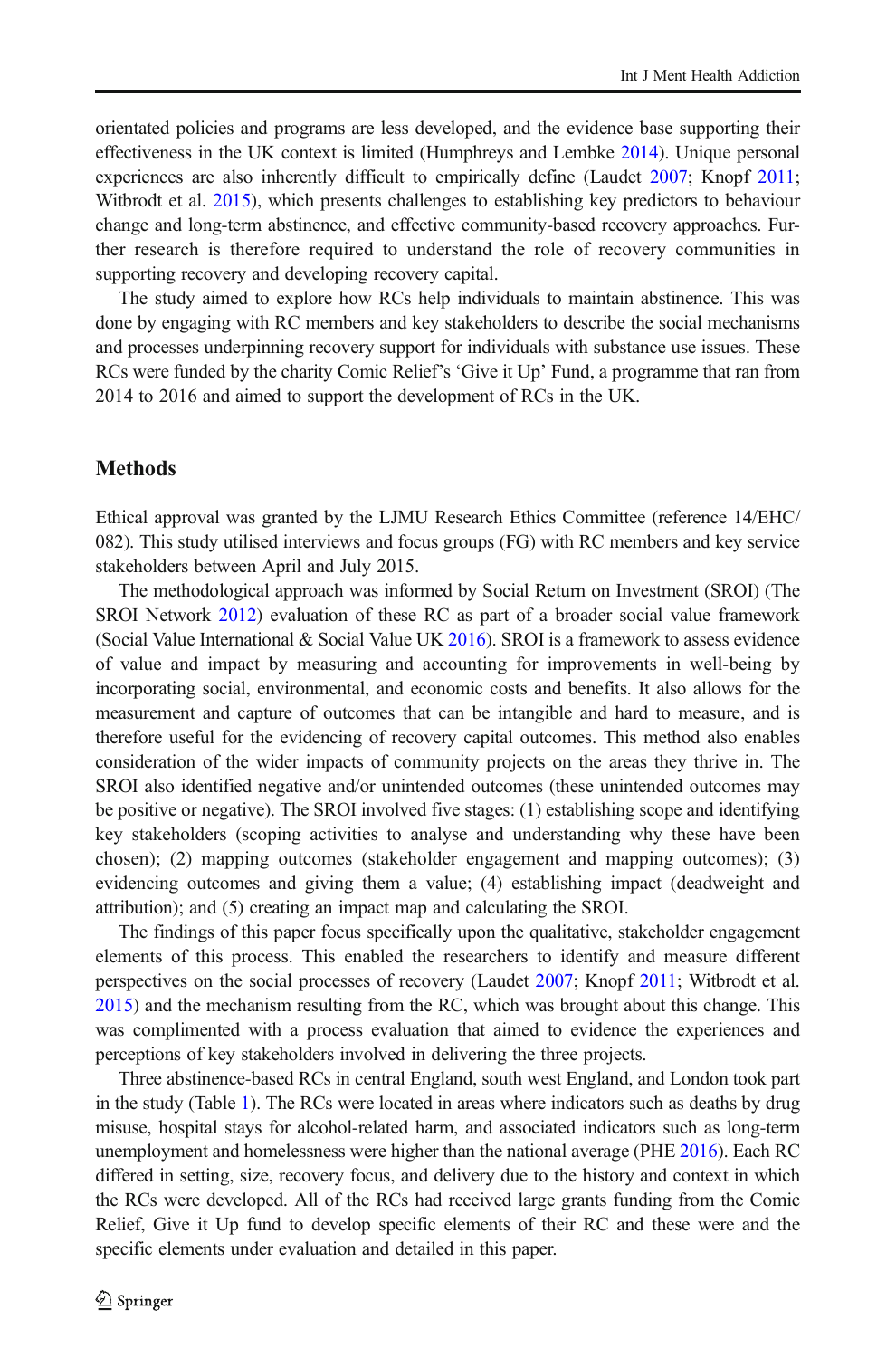Each RC adopted different definitions of abstinence-based recovery. This ranged from guidance on substances that members were or were not permitted to take (for example, the use of antidepressants were excluded from one abstinence policy) to harm reduction approaches for participants at the beginning of their recovery journey, where use of methadone was permitted as part of a opioid dose reduction/discontinuation programme.

Purposive sampling was adopted (Bowling [2002](#page-14-0)), i.e. participants of the study were purposefully selected with the intention-making generalisations from this sample to the wider RC population. The evaluation activities being organised in liaison with a gatekeeper at each of the RCs, who provided support in identifying and recruiting key stakeholders and promoting the focus group events, help to maximise the number of attendees.

Focus groups (FG)  $(n=6)$  were conducted with 36 individuals attending the three RCs (23 males; 13 females). These were held at a location from which the projects were being delivered. The number of individuals attending each FG ranged from 7 to 13 with a mean attendance of 10. Across the three RCs, eight telephone interviews were also undertaken with available service stakeholders (staff members [some of whom were also in recovery] and volunteers) (four males/four females). RC members were recruited through a gatekeeper in each site. Verbal informed consent was obtained for service stakeholder interviews, whilst written informed consent was obtained from all taking part in the FG.

The FG guide of questions and probes was designed by the research team and informed from a social value perspective (The SROI Network [2012](#page-16-0); Social Value International & Social Value UK [2016](#page-16-0)). It focused on gaining an understanding and exploring individual and group reflections around recovery processes, experiences of changes in quality of life, and other personal gains from being part of the RC. FG were conducted at two time points in each site with the second FG (one session of  $2-2.5$  h) taking place approximately 2 weeks after the first (two, 2-h sessions). The time gap between the FG enabled the researchers to collate the information from the first focus group, reflect and include and details missed, and mark the change in focus from the first to the second FG.

The FG were facilitated by two researchers—one guided the discussion and the second recorded information. The first FG used reflective learning and group discussion to explore and identify individual and group processes and outcomes that were experienced as a result of engaging with the RC. In the second FG, the process of discussion concentrated on identifying a number of key outcomes, placing them in an order (of most to least important) and deciding potential indicators that might be used to evidence these outcomes. The focus groups contributed to the development of a chain of events pathway depicting a common experience of abstinence-based recovery. Whilst it is acknowledged that audio recording can be used to document the group process, due to concerns around intrusiveness and potential effect on FG dynamics and retrieval of information/stifling the openness of the group, FG were not audio recorded. Facilitators recorded handwritten notes throughout, and group post it notes and flipchart information were also taken and used in the analysis.

The process evaluation telephone interviews (semi-structured) with staff and volunteers explored experiences of the implementation of the RCs in each site. Data was gathered regarding understanding of recovery communities, experience of developing and delivering the recovery community, referral processes, and the amount and type of support that was offered. The interviews also elicited perceptions of how the programme was received by service users. Each interview lasted 25–40 min (mean = 30.7 min) and were recorded using a digital recorder.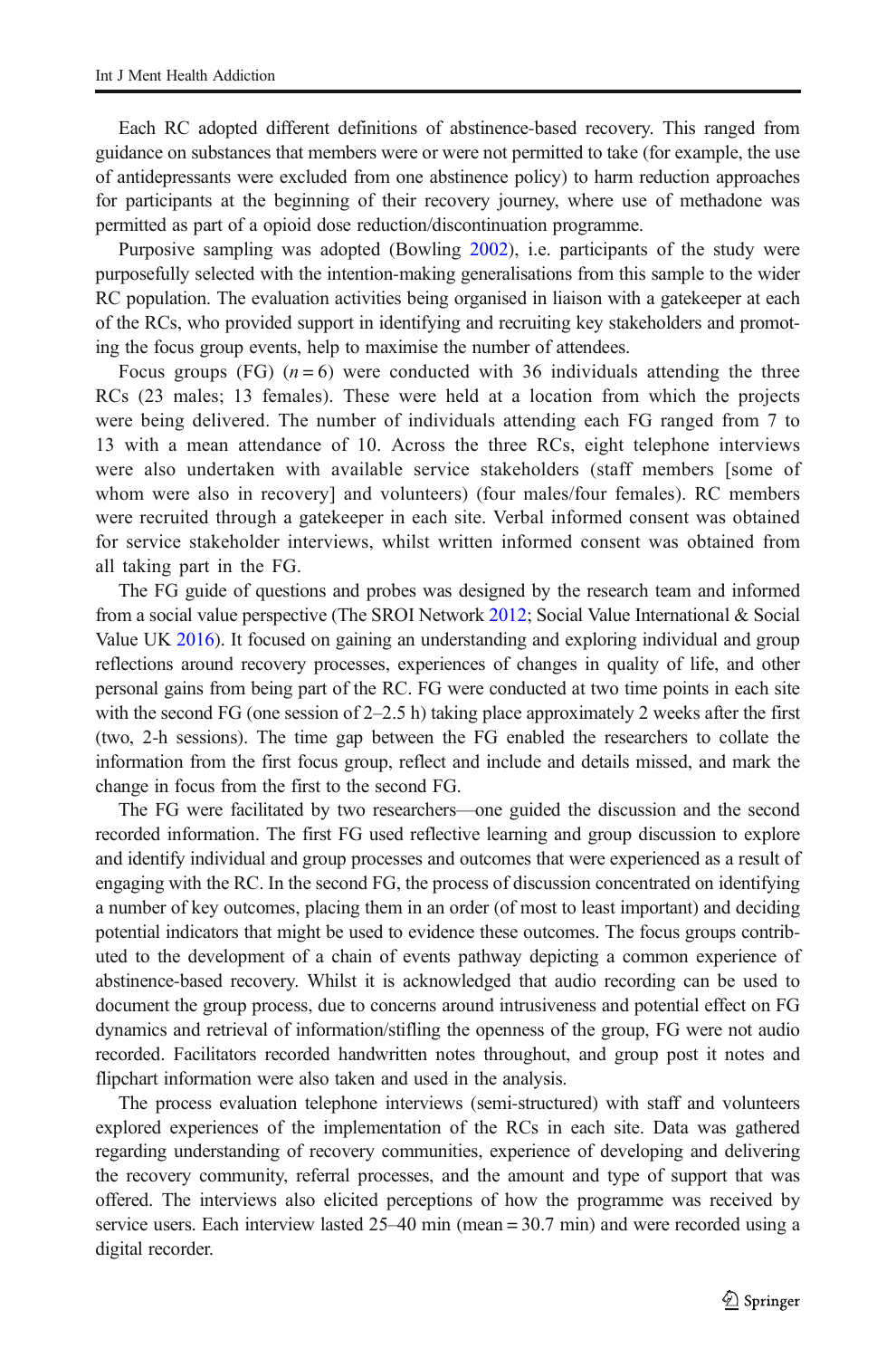<span id="page-5-0"></span>

| Table 1 Characteristics of the three recovery communities                                                                                                                                                                                                                                                                                                                                                                                                                                                                                                                                                                                                                                                                                                                                                                                                                                                           |                                                                                                                                                                                                                                                                                                                                                                                                                                                                                                                                                                             |                                                                                                                                                                         |                                               |
|---------------------------------------------------------------------------------------------------------------------------------------------------------------------------------------------------------------------------------------------------------------------------------------------------------------------------------------------------------------------------------------------------------------------------------------------------------------------------------------------------------------------------------------------------------------------------------------------------------------------------------------------------------------------------------------------------------------------------------------------------------------------------------------------------------------------------------------------------------------------------------------------------------------------|-----------------------------------------------------------------------------------------------------------------------------------------------------------------------------------------------------------------------------------------------------------------------------------------------------------------------------------------------------------------------------------------------------------------------------------------------------------------------------------------------------------------------------------------------------------------------------|-------------------------------------------------------------------------------------------------------------------------------------------------------------------------|-----------------------------------------------|
| RC setting                                                                                                                                                                                                                                                                                                                                                                                                                                                                                                                                                                                                                                                                                                                                                                                                                                                                                                          | Focus of the RC activity included in the evaluation                                                                                                                                                                                                                                                                                                                                                                                                                                                                                                                         | Research involvement                                                                                                                                                    | members (2015)<br>number of RC<br>Approximate |
| criminal activity they may be involved in. It was<br>to engage in<br>This is a user-led organisation that aims to support<br>Those living<br>tion through an abstinence-based model, as well<br>from the foundations of good quality,<br>abstinence-based, single-sex housing. This was<br>as identifying and addressing those behaviours<br>support or mutual aid groups, and to gradually<br>people to maintain their recovery from addic-<br>established to develop a recovery community<br>to provide a safe and substance-free environ-<br>ment where people were able to support one<br>the recovery community through fellowship<br>become actively involved in the local main-<br>skills to<br>that prevent individuals from stopping any<br>stream community and develop the<br>in the accommodation are required<br>another from a shared experience.<br>move closer to the job market<br>Central England | peer mentors (Recovery Coaches). Volunteering<br>to front line delivery, to give people confidence<br>building block within this recovery community<br>opportunities include central support functions<br>and is underpinned by a network of volunteer<br>induction, training, and supervision programs<br>Peer support is considered to be a fundamental<br>are available for volunteers in this RC, and<br>volunteers are also encouraged to apply for<br>and employability skills. Recruitment,<br>Peer support and membership program<br>roles within the organisation. | • 12 members of the recovery community took<br>members and one service user volunteer.<br>· Interviews took place with two paid staff<br>part in focus groups.          | 100                                           |
| pathway to recovery and in their maintenance of<br>RC that were considered to help people on their<br>abstinence. These included a residential, 12-step<br>problems of<br>There are a number of services provided by this<br>isolation.<br>s to help<br>recovery house; semi-independent move-on<br>This RC provided support, rehabilitation and<br>houses; a day programme for those in<br>training services for people facing<br>addiction, homelessness, and social<br>abstinence-based recovery; key aim<br>London                                                                                                                                                                                                                                                                                                                                                                                              | This RC has developed a number of areas to offer<br>abstinence-based recreational activities that help<br>including families. These areas of development<br>bring together people in all stages of recovery,<br>- The engagement and training of recovery<br>Social venue that runs social and recreational<br>facilities along with the development of<br>employment and training opportunities<br>champions.<br>include:                                                                                                                                                  | • 13 members of the recovery community took<br>· Interviews took place with two paid staff<br>members and one volunteer (committee<br>part in focus groups.<br>member). | $\sqrt{2}$                                    |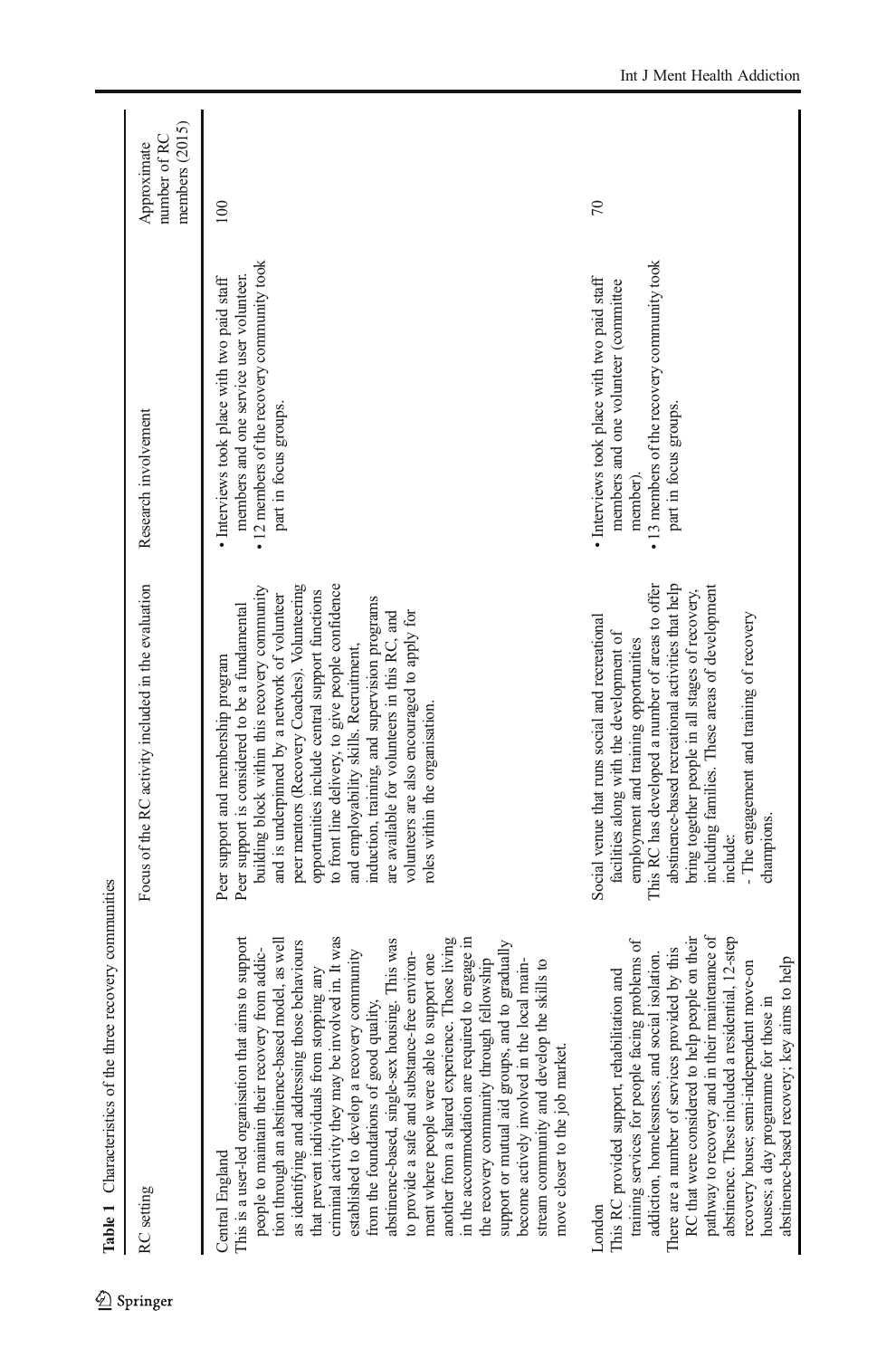| Table 1 (continued)                                                                                                                                                                                                                                                                                                                                                                                                                                                                                                    |                                                                                                                                                                                                                                                                                                                                                                                                                                                               |                                                                                                                                                                                                       |                                                 |
|------------------------------------------------------------------------------------------------------------------------------------------------------------------------------------------------------------------------------------------------------------------------------------------------------------------------------------------------------------------------------------------------------------------------------------------------------------------------------------------------------------------------|---------------------------------------------------------------------------------------------------------------------------------------------------------------------------------------------------------------------------------------------------------------------------------------------------------------------------------------------------------------------------------------------------------------------------------------------------------------|-------------------------------------------------------------------------------------------------------------------------------------------------------------------------------------------------------|-------------------------------------------------|
| RC setting                                                                                                                                                                                                                                                                                                                                                                                                                                                                                                             | Focus of the RC activity included in the evaluation                                                                                                                                                                                                                                                                                                                                                                                                           | Research involvement                                                                                                                                                                                  | members $(2015)$<br>number of RC<br>Approximate |
| people on their pathway to recovery; and a<br>number of fledgling social enterprises.                                                                                                                                                                                                                                                                                                                                                                                                                                  | - The creation of a supportive community at the<br>- Wider engagement of the RC with families, the<br>businesses, and anyone who is willing to make<br>- Evening and weekend social and recreational<br>a contribution to their recovery community.<br>activities run and facilitated by people in<br>- Employment and training opportunities<br>local community, local services, local<br>(through its social enterprises).<br>RC recovery café<br>recovery. |                                                                                                                                                                                                       |                                                 |
| community and is run voluntarily by people in<br>recovery-staff, ex-clients, and others. It aims<br>2015 to engage and involve the local recovery<br>to educate the public about recovery, making<br>recovery more visible and accessible to those<br>line professionals, journalists, and the general<br>providing<br>recovery awareness training to educate front<br>This social enterprise was newly developed in<br>public about recovery and its benefits.<br>struggling in addiction, as well as p<br>South West | independent project employing and managed by<br>The aim is to grow this café into a self-sustaining,<br>and off-site catering) offers vocational training<br>people in recovery. The recovery café (for on-<br>volunteers and recovery champions to deliver<br>in catering and customer service and recruits<br>training and advocacy.<br>Social enterprise café                                                                                              | · Interviews took place with one paid member<br>of staff and a volunteer who was a member<br>• 11 members of the recovery community took<br>of the steering group committee.<br>part in focus groups. | 50                                              |
|                                                                                                                                                                                                                                                                                                                                                                                                                                                                                                                        |                                                                                                                                                                                                                                                                                                                                                                                                                                                               |                                                                                                                                                                                                       |                                                 |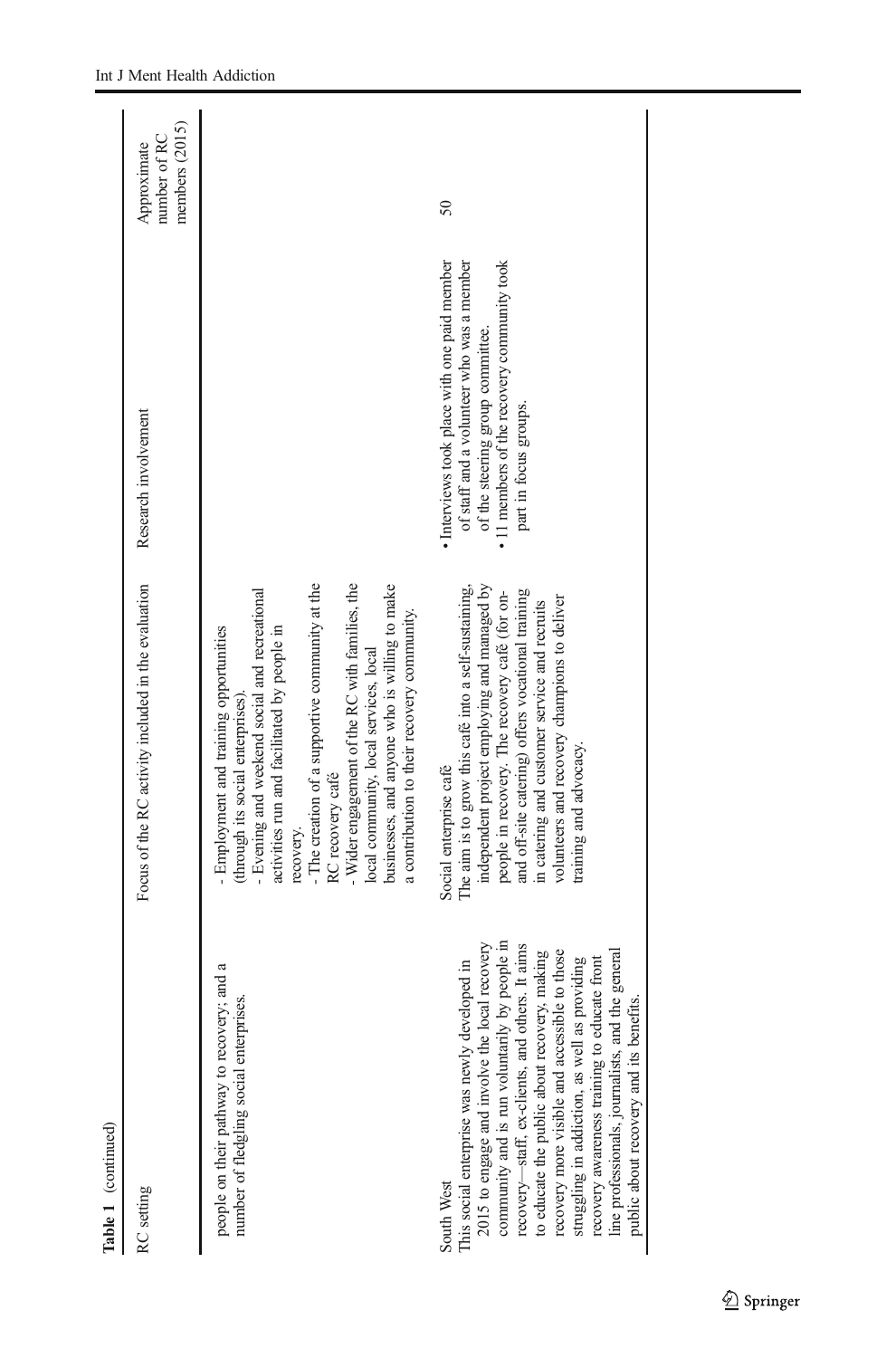Following transcription of interview recordings, thematic analysis (Stemler [2001;](#page-16-0) Braun and Clarke [2006\)](#page-15-0) was conducted by two members of the team on the FG and interview data with identified themes being cross-checked and analysed collaboratively. This included familiarisation of data, identifying a thematic framework, indexing, charting, and mapping and interpretation. This process identified a number of key themes: 'supporting the development of recovery capital'; 'person-centred recovery and peer support'; 'reducing stigma'; 'flexible provision of services and connections to education, employment and training'; and 'collaborative working and barriers'.

## Results

## How Recovery Communities Support the Development of Abstinence-Based Recovery—the Identification of Outcomes

The process of developing recovery capital appeared to span across four levels, namely individual, community, relationships, and society, and were evidenced across all three RCs. This is depicted in Fig. 1 and culminated in the identification of four key outcomes. These were sense of purpose and feeling valued, personal capital (e.g. resilience, emotional stability, feeling responsible), improved relationships with family members and friends (family members were additional beneficiaries who experienced positive outcomes as a result of their family member attending the recovery community), and a feeling of being connected or belonging to their RC and wider society. At an individual level, being part of an RC was seen as a journey, a process of discovery, where individuals were encouraged to identify their



Fig. 1 Chain of events leading to key outcomes experienced by individuals in abstinence-based recovery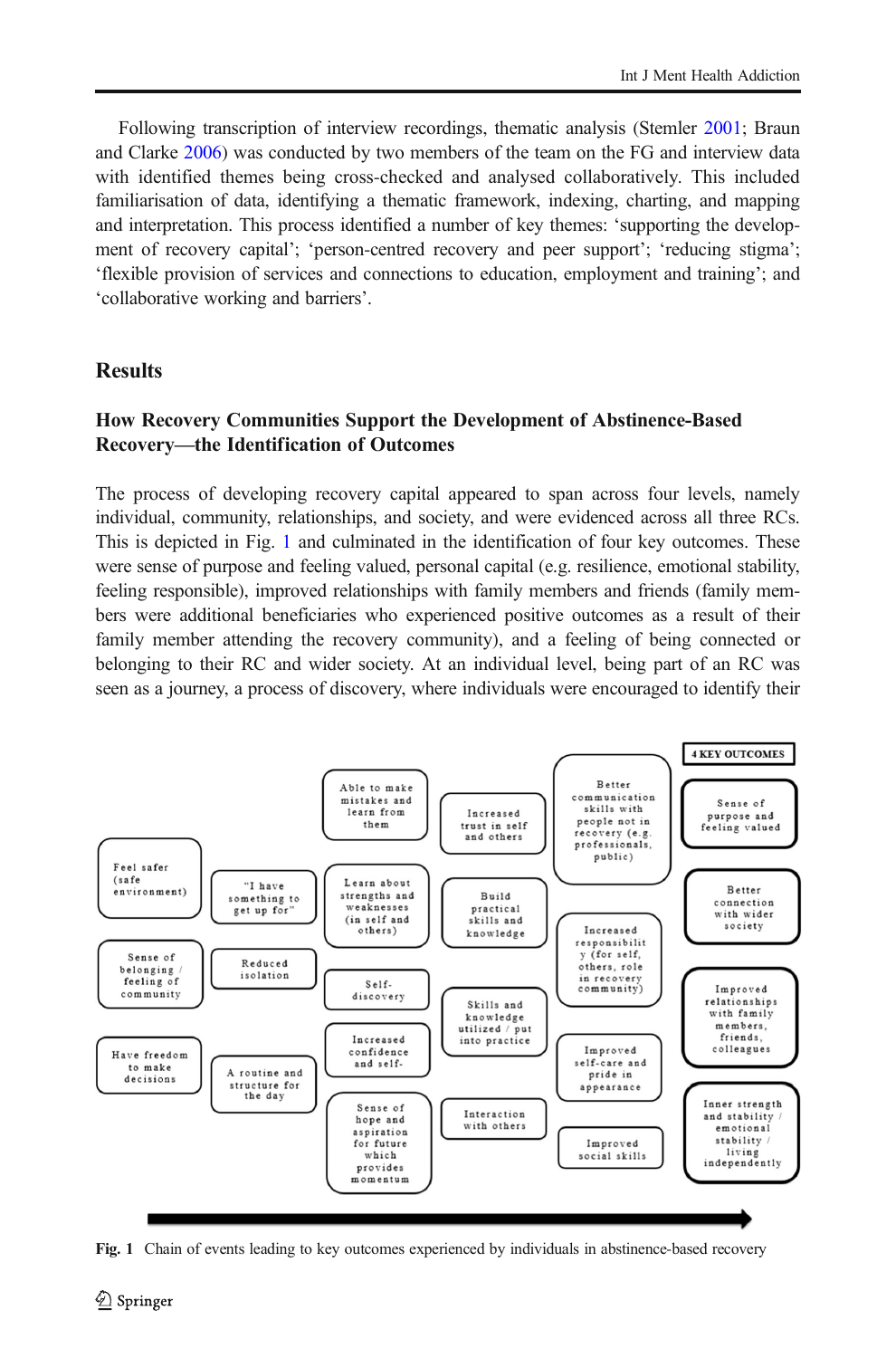assets as well as their weaknesses in a safe environment. This was thought to enable RC members to build self-confidence and resilience, develop practical skills and knowledge, and to take on responsibilities within the RC itself. Within the RC community, the connection with peers was paramount and tangible in terms of making new friends, building trust, and supporting the development of social skills. Connections and renewed/enhanced relationships with family members were also evident. RC members acquired responsibilities and abilities to re-establish positive relationships with family and friends, and re-building the trust, which in many cases they believed had been lost as a result of their substance use. Connection within society was developed through increased self-confidence, self-esteem, and feelings of selfworth, which led to feelings of equality and reduced social stigma.

Despite the FG having been conducted independently, two of the recovery communities identified the same four key outcomes and prioritised them in the same order: having a sense of purpose and feeling valued, being emotionally able to cope with things, having improved relationships with family members, and feeling better connected with wider society. It was believed by RC members that those without the support of a RC were much less likely to achieve the four outcomes. Participants from one of the RCs described what they believed would happen to them if they did not attend their RC. This included increased isolation, reduced ability to cope, poor health and wellbeing, maintenance of substance use/relapse and associated friendship groups (negative influences), and lack of structure and routine.

#### Mechanism of Change

## Person-Centred Recovery and Peer Support (Supporting the Development of Social Capital)

Person-centred approaches to delivery of the RC was seen to provide RC members with options, choice, and holistic support, which engaged and developed the whole person physically, emotionally, mentally, and spiritually. The design and delivery of the RC was underpinned by equity and collaboration between staff, volunteers, and service users. This was considered to be important when considering needs, building relationships, and ensuring the RC itself was culturally and socially appropriate. This approach also helped foster a sense of community, both in terms of individuals having a sense of belonging towards each other and within the physical space and community of the RC. Having fun was described as an important component of recovery support, and one which the recovery communities fostered through interactions with their members, and the offering of activities in a safe and friendly environment.

Peer support was seen to be a key factor of each RC. This was achieved through the development of new, positive social networks not focused on drug use and via RC activities (such as social events and peer support groups). These interacting factors contributed to members developing a strong sense of common purpose and meaning around their roles within the RC and feeling valued for the contribution they provided. Those who were peer mentors were eager to have an opportunity to 'give back' to the community themselves via volunteering, engaging with peers, and actively promoting recovery in the wider public/ professional communities. These roles within the recovery communities provided a foundation for developing confidence and skills in listening, problem-solving, and employability, all viewed as vital for personal progression, maintenance of abstinence, and the recovery journey.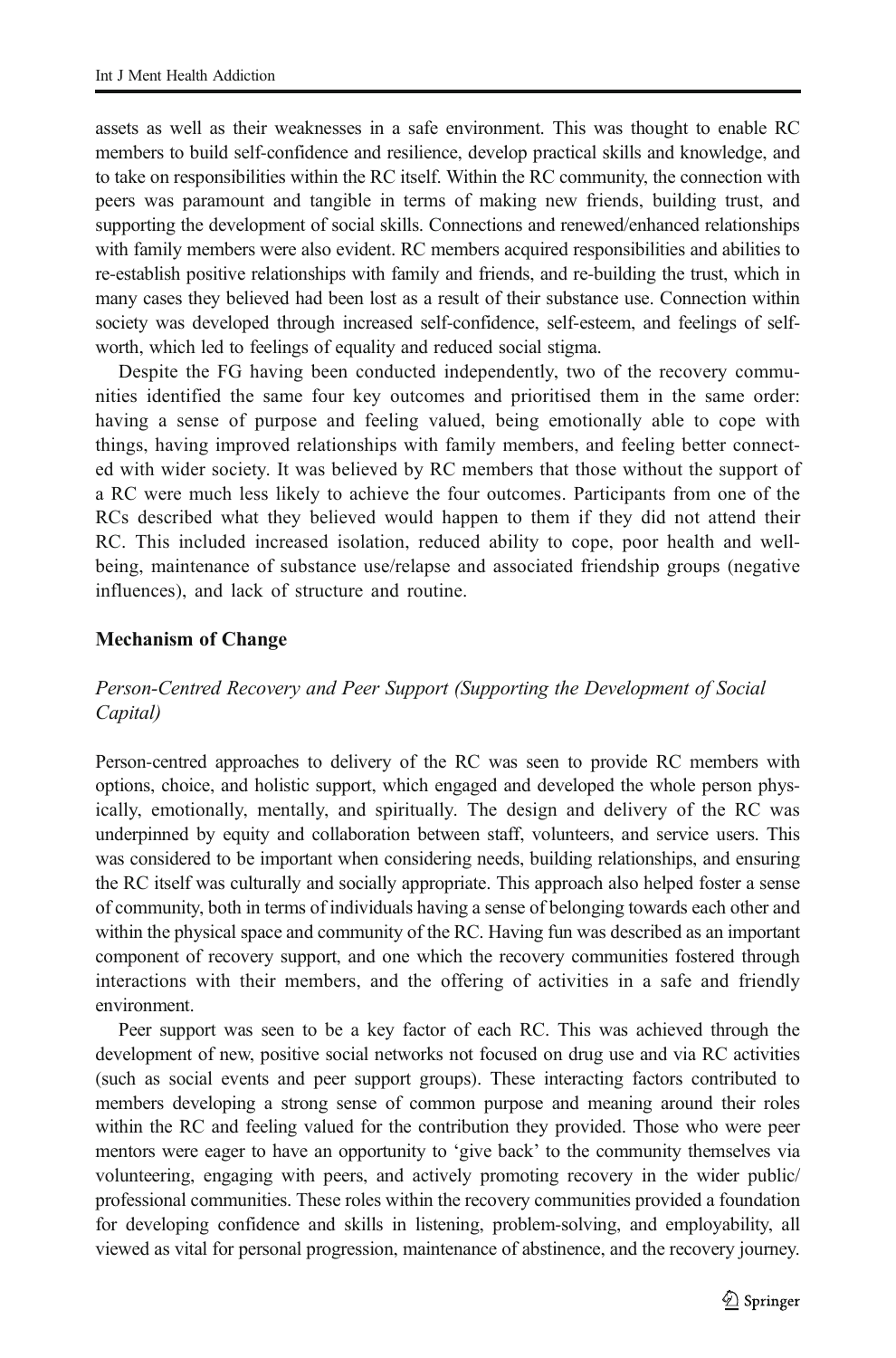…it [a support network] is an essential key part, whatever the shape or form the recovery takes … you have peers and people to spend time with, or construct activities to get involved with … I don't know anybody that has really managed to sustain a happy and fulfilling life in recovery on their own. (P8: RC3)

Peers who were further along their recovery journey were viewed as role models to newer RC members. This was seen to provide hope and momentum that abstinence-based recovery is possible and worthwhile, and that there is a 'life beyond addiction'. It was also described as reducing stigma by increasing visibility within and outside of the recovery communities of those in recovery from their substance use issue.

Something that is really important is being around positive people who are doing well in their recovery… because addiction is quite an isolating thing. (P7: RC3)

## Reducing Stigma (Supporting the Development of Cultural Capital)

RC members considered stigma to be driven by a lack of understanding of addiction, recovery, and the challenges associated with it, both for the general public and those in medical services.

I think one of the main things that stands in the way of recovery is the stigma towards people in recovery, a profound lack of understanding in not only in general in society, also in the medical field as well. There doesn't seem to be enough training and understanding of what addiction is and what is required for recovery. There's the kind of mind-set that people go off for three months go to rehab and get well as if people were going off and trying to mend a broken leg and once that's healed it's ok. That this is an ongoing lifelong challenge for some people and then it can take years to ingrain healthy habits. (P6: RC2)

Two of the RCs responded to this by providing training on addiction and recovery to statutory services such as police and those working in criminal justice, local community groups, and other third sector/voluntary organisations. They also provided a number of opportunities for RC members to attend educational and training courses and engage in volunteering and mentorship. These opportunities aimed to help members to gain skills and qualifications to prepare for future employment and reintegration into society.

All RCs described projects, events, or training they had established to help members of their RC interact with the local community exposed them to positive images of recovery. Examples of these projects and events included a voluntary gardening project, family fun days, dog shows, and alcohol-free venue/cafes that were open to those in recovery and their families as well the local community.

Last year we had a family fun day that we organised, we had a dog show, we had games and things like that…There were people there who had nothing to do with [name] or recovery and they came with their dogs for the dog show and had a great time. So it's kind of building that relationship and giving different perspective as well on people that are addicts and are now in recovery. (P8: RC3)

The overall purpose, whilst providing support for those in recovery and their families, was to engage with wider community and those not in recovery to destigmatise recovery and debunk some of the myths around those with substance use issues. Nonetheless, one RC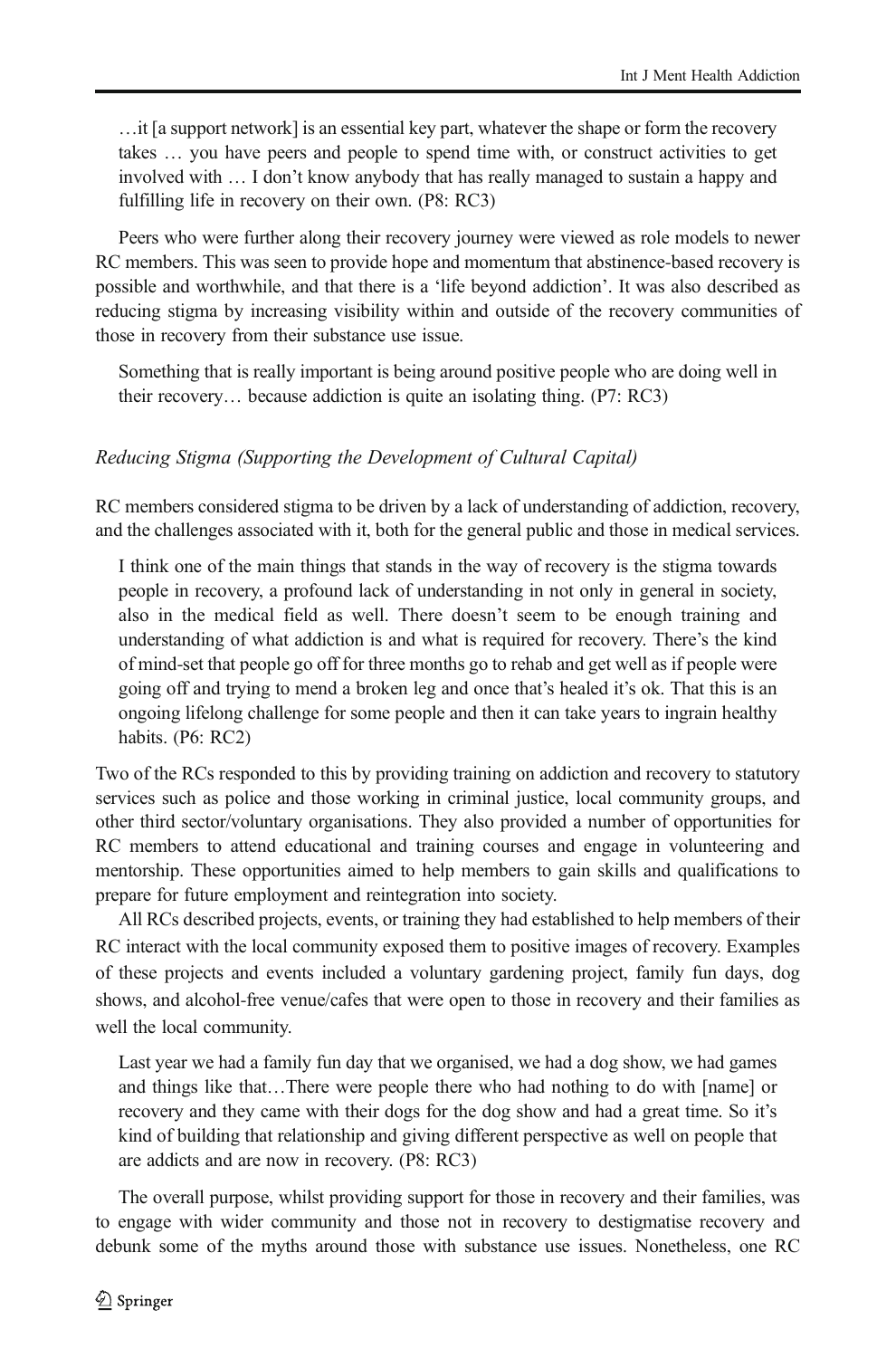described how in their area the recovery agenda was still hidden from the community due to the wider stigma that was attached to recovery and a lack of locally based provision. Two RCs described that by having their recovery community in a visible location, such as on the high street, the public and other businesses were aware and supportive of them, for example, attending events held by the RC and visiting their community cafés. Media platforms were seen as a useful way to increase the visibility of recovery to the local community. These included a magazine, the creation of a film on addiction and recovery, and using social media to engage with the wider community and local businesses. Two RCs described how they developed a social media strategy so they could expand their engagement with service users, as well as businesses on Facebook and Twitter.

## Flexible Provision of Services and Connections to Education, Employment, and Training (Supporting the Development of Physical and Human Capital)

Providing a range of opportunities for RC members was important. The RCs provided access to educational courses and training and enabled RC members to carry out volunteering and mentorship. The flexible delivery of these activities was also important to support ease of attendance. These opportunities aimed to help members to gain skills and qualifications to prepare for future employment and reintegration into society. Participants from two of the RCs described their individually tailored aftercare programme, designed for those who had successfully completed drug detoxification treatment or were abstinent through other means, was distinct from the provision offered by other RCs. This included flexible opening hours such as provision in evenings and providing child friendly support services.

Generally, services are 9-5 so you know, if somebody needed support then, obviously, after 5 o'clock you know, they might struggle. 12-step fellowships have people that will do a 12-step call if somebody is in trouble, but you know, a lot of people won't want to make that call and go 'will you help me?', whereas just coming to a coffee shop they can do, independently without making too much fuss, and there'll be people around who they can have a chat with if they want to. (P7: RC3)

A further example included how opportunities were tailor-made for RC members who were keen to volunteer. Some RC members might have criminal convictions; therefore, completing Disclosure and Barring Service (DBS) checks prior to undertaking regulated volunteer activities with adults and children was sometimes a lengthy process. For these individuals, RCs were able to provide volunteering and educational opportunities where a DBS was not needed, such as gardening, fundraising, marketing, and training courses. In addition, participants in one RC reported that they were building up a rapport with local businesses that might employ RC members in future by engaging with them through social media and increasing awareness of what the RC did.

The RCs referred their members to other services including housing providers and counselling services. They also reported having links with local colleges, businesses, and third sector organisations who provided courses and training, some of which were delivered for free. Examples of training and courses included health and social care and social media training, meditation, life drawing, and jewellery making classes. One RC had links with a theatre and film and a new media company who were helping members to put on a performance to the local community. RC members were also referred internally to, for example, counselling services so that they felt comfortable and safe in familiar surroundings.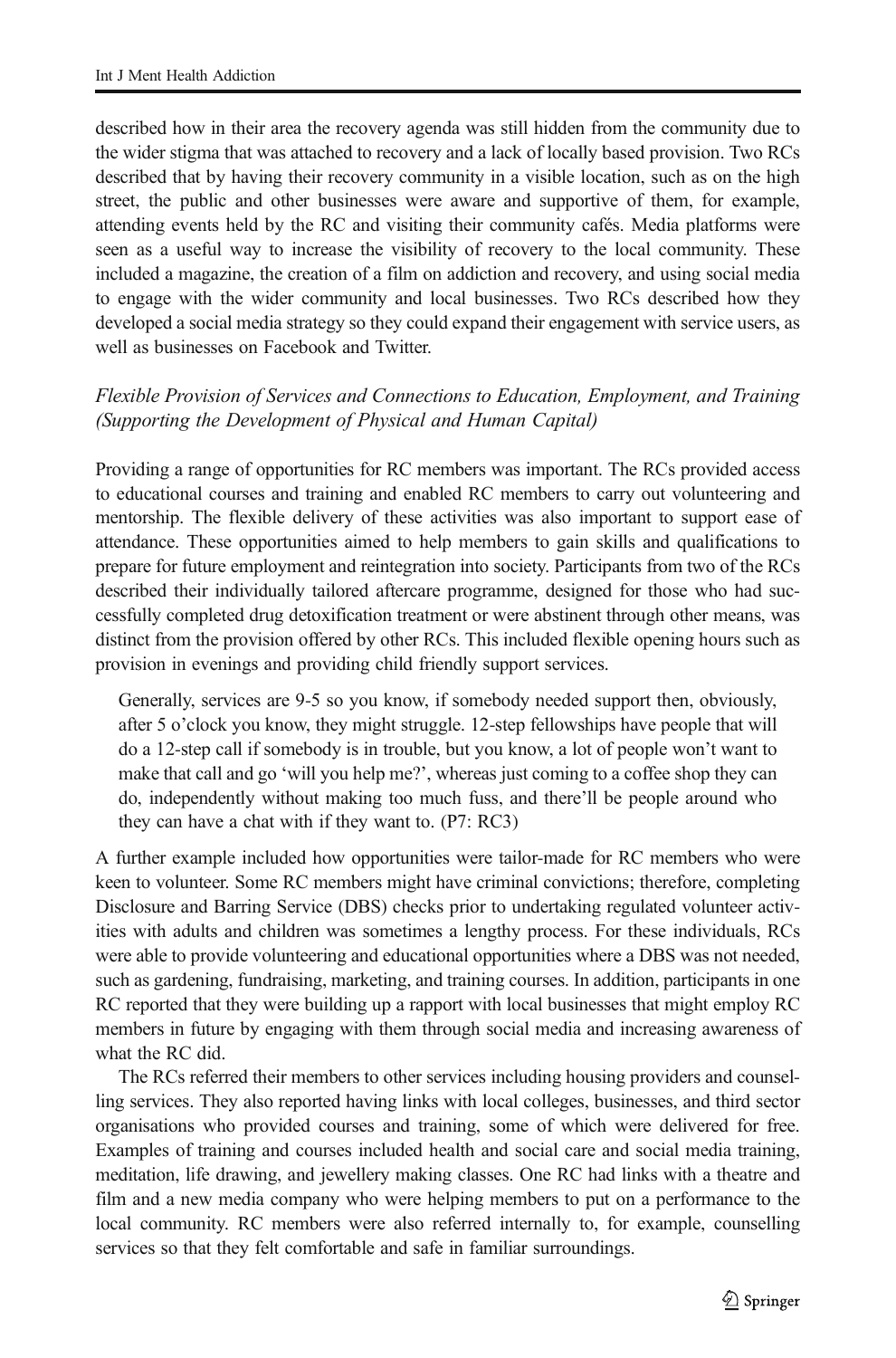… our artist in resident was here yesterday and he runs an art class on a Monday and something like that it's really simple and straight forward but it's really well attended and it's led onto other things so there's the photography project as well which has now grown out of the photoshoot that we did for the website so there's a lot of potential there. (P3: RC1)

RC members were seen to be more resilient as a result of engaging with the RCs and described how they were more emotionally able to cope, felt their lives had developed meaning, had improved relationships with family members, and better connections with society.

#### Strengths and Barriers of Collaborative Working

The value of the RCs was described by participants as being partly underpinned by freedom and flexibility in their approach to the provision and delivery of their service, and this enabled them to be more responsive to change. Collaborative working was considered to be important in gaining the best possible outcomes for RC members and links were seen to have been made to government-funded services such as housing providers, local colleges, businesses, and third sector organisations. A lack of other abstinence-based service provision was apparent in all three RC sites and members described how tensions sometimes emerged when attempts were made to develop relationships with statutory (and non-statutory) services promoting harm reduction (including opioid substitution treatments) due to differences in focus and approach to recovery. This has implications when looking at how best to integrate recovery community provision into overall substance misuse services.

All RCs emphasised complimentary elements of fellowship and mutual aid, whether that be from attending 12-step (AA, CA, NA), SMART recovery, and were viewed as valuable wraparound support. Individual choice was advocated along with a number of different approaches to mutual aid and individual recovery journeys. Many RC members accessed traditional 12 step programs independently of their RC. Despite this, however, all three RCs stated that they found it difficult to develop a reciprocal, working relationship with 12-step programs. This was because the 12-step programs were reluctant to engage with and promote other abstinencebased recovery organisations.

We've got very close links, but it's all very unofficial, just because of their traditions... ,the 12 step fellowships are tricky because they're not affiliated with any other organization, so they have their traditions, and they are very boundaried about how they are seen to be part of anything else. (P7: RC3)

## **Discussion**

#### Recovery Community Delivery

The study provides a valuable contribution to knowledge around recovery outcomes, specific to abstinence-based RCs in England, and what key factors contribute to a 'successful' RC from the perspective of its members and stakeholders. Important delivery factors, which stimulate the success of each RC and the way in which individuals engaged with it, appeared to depend on person-centred recovery approaches, peer support, flexible provision with a tailored needs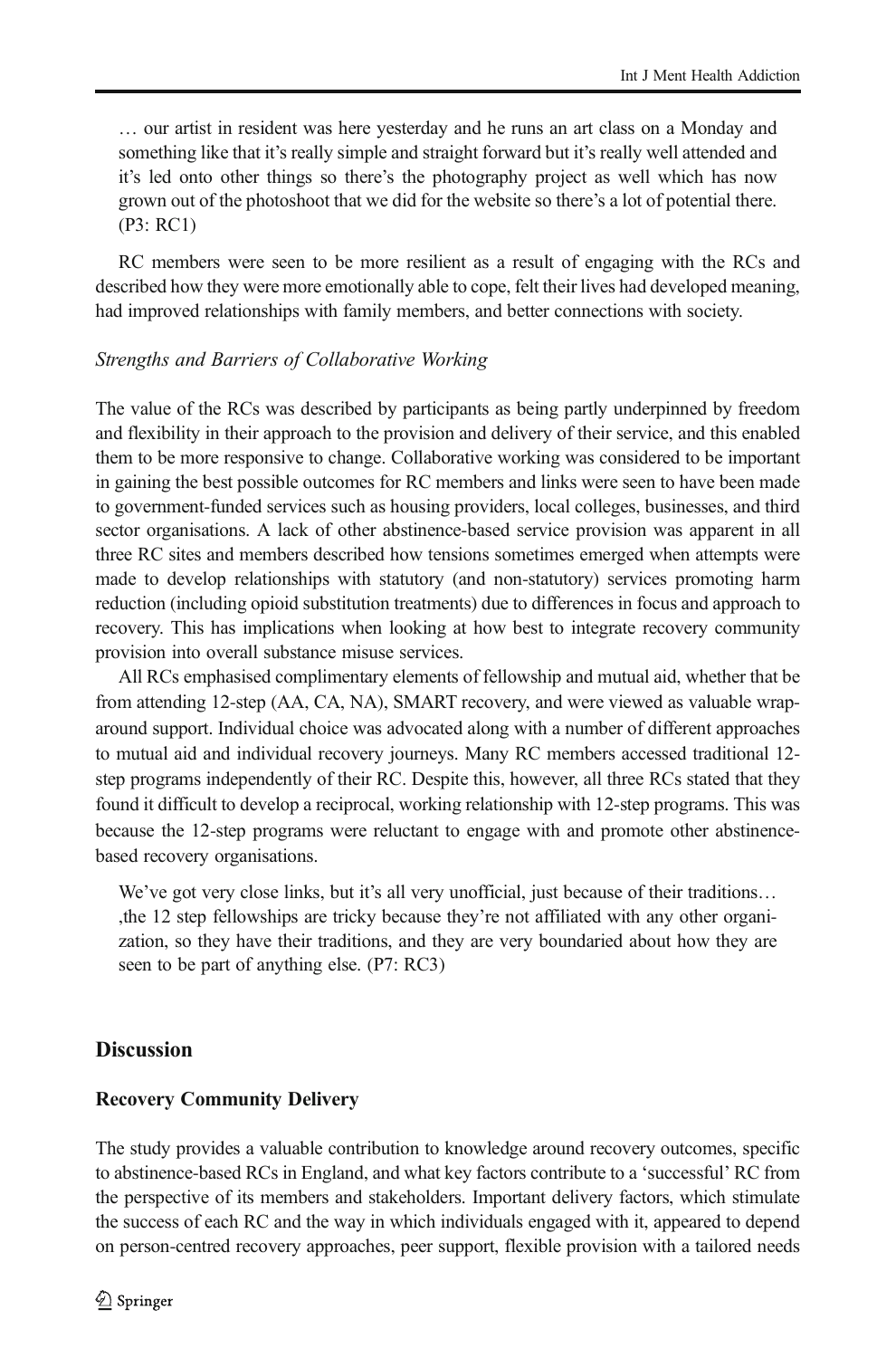based approach, and wider support (HM Government [2017](#page-15-0)) through connections to education, employment, and training. These factors central to a successful RC were cross-cutting irrespective of geographical location or service under evaluation. The findings also emphasise the importance of the community setting in providing mutual aid and wrap-around care, which subsequently enables the initiation and maintenance of abstinence-based recovery. Great value was seen in the fact that RCs had freedom in their approach to service provision and delivery and could be responsive to change. Collaborative working was also seen to be important in gaining the best possible outcomes for RC members. Tensions were, however, present when attempting to develop relationships with statutory (and non-statutory) services promoting harm reduction, and the establishment of relationships with 12 steps. This may be due to the differing approaches to achieving and maintaining abstinence, but would benefit from further investigation as to how to best support collaborative working.

#### The Role of Recovery Capital

The findings of the research highlighted that RC members engage with a number of the key domains of recovery capital, namely social, cultural, physical, and human (Granfield and Cloud [1999,](#page-15-0) [2001](#page-15-0); Cloud and Granfield [2004](#page-15-0), [2008;](#page-15-0) White and Cloud [2008](#page-17-0); Neale et al. [2014](#page-16-0)). We know that in general, high levels of recovery capital enable individuals to cope and manage better with their lives (Laudet et al. [2008\)](#page-16-0), which in turn has direct implications for the achievement and maintenance of abstinence.

Social and human capitals (Granfield and Cloud [1999,](#page-15-0) [2001;](#page-15-0) Cloud and Granfield [2008](#page-15-0); White and Cloud [2008](#page-17-0); Neale et al. [2014\)](#page-16-0) were identified to play a crucial role in recovery and were evidenced through members directly engaging in the RC. There is no 'oneapproach fits all' for substance misuse treatment, with the recovery journey seen as a unique and individual process (Timpson et al. [2016\)](#page-17-0) and this was echoed across the RCs. There were, however, shared stories and members believed that the RC provided a nonjudgmental and safe environment that gave them the freedom in which to identify and build upon their assets and develop vital social and practical skills. RCs were seen as a vehicle through which members could become engaged in positive activities to combat social isolation and to support a return to 'normality', both key aspects of the maintenance of abstinence. Members appeared more resilient and developed meaning in their lives evidencing, for example, improved relationships with family members, and better connections with society (Irving [2011;](#page-15-0) Mawson et al. [2015;](#page-16-0) Wittouck et al. [2013](#page-17-0)). The involvement of RC members in problem-solving and decision-making processes was also seen to help the sustainability of recovery communities. Peer support played an important part in the recovery journey. This was achieved through the development of new social networks and engagement in non-substance-related activities (Laudet et al. [2004](#page-16-0); Longabaugh et al. [2010](#page-16-0)) within the communities, so that RC members developed a strong sense of common purpose (Best et al. [2012](#page-14-0), [2015a](#page-14-0), [b](#page-14-0), [2016](#page-14-0); Collins et al. [2016](#page-15-0)) and meaning (Cloud and Granfield [2008](#page-15-0); Laudet and White [2010](#page-15-0)). These findings are consistent with other studies that highlight the important role of peers and social networks within the recovery process (Timpson et al. [2016\)](#page-17-0). Such support is pivotal in helping those in recovery to manage their addiction(s) and maintain abstinence (Litt et al. [2009](#page-16-0); Stevens et al. [2010\)](#page-16-0). It also provides emotional and practical support (Neale [2001](#page-16-0); Neale and Stevenson [2015](#page-16-0)) and enables individuals to belong to a group, thus fostering social identity (Best et al. [2010](#page-14-0); Buckingham et al. [2013](#page-15-0); Pagano et al. [2013](#page-16-0)).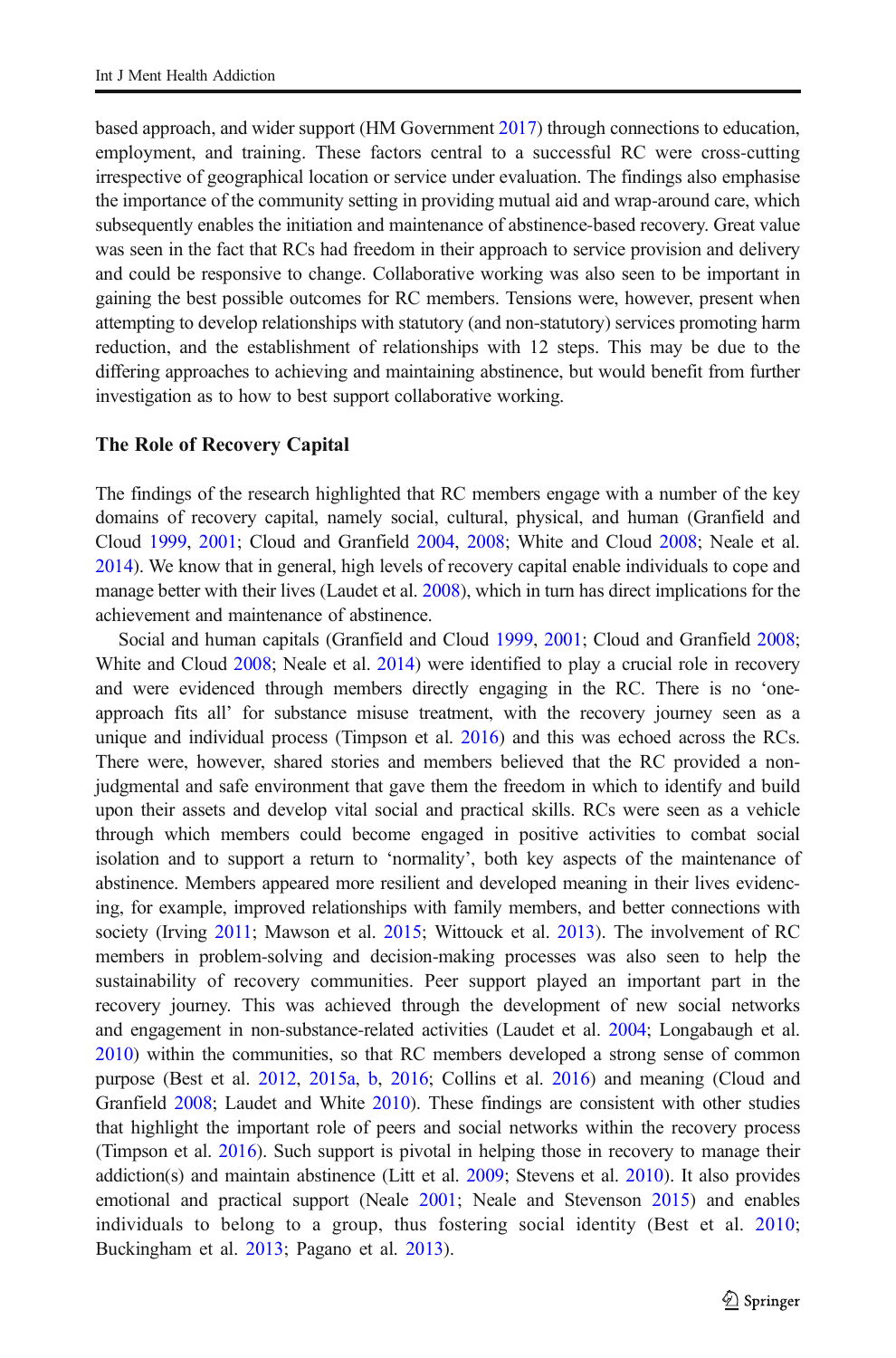Aspects of cultural (Cloud and Granfield [2004\)](#page-15-0) and physical (Granfield and Cloud [1999](#page-15-0); Cloud and Granfield [2008](#page-15-0); White and Cloud [2008\)](#page-17-0) capitals were also evidenced. Stigma is a barrier to recovery, affecting individuals' reintegration into society, for example, their ability to gain employment and access education and training (UKDPC [2008](#page-17-0)). Cultural capital is important in recovery with those in abstinence being seen to conform to social norms (Cloud and Granfield [2004\)](#page-15-0). Stigma was challenged within the RC by peer mentors as well as through the provision of training on addition and recovery and delivery of and presence at community events, activities which has been evidenced to reduce social and structural level stigma (Livingstone et al. [2012\)](#page-16-0). Recovery communities were also seen to develop physical capital by providing opportunities to attend educational courses and training and carry out mentorship. This helped members identify their assets, develop their skills, and achieve qualifications.

### Policy Perspectives

A key aim of RCs is self-sustainability, which is especially pertinent in current times of reductions in NHS and local authority budgets (ACMD [2017](#page-14-0)). We are aware anecdotally that currently there is lack of resource within the UK public sector, resulting in increased reliance upon mutual aid groups and RCs such as those described in this study. Many areas across the UK are experiencing an increase in volunteer recovery champions (and this was evidenced in the RCs), but a decrease in salaried front line staff and (expensive) specialists such as addiction psychiatrists.

Local policy in the areas where these RCs were situated shows a focus upon recovery (Durham County Council [2015;](#page-15-0) Hackney Council [2016](#page-15-0); Kilgallon [2013\)](#page-15-0). All three RC in this study, however, highlighted the impact of lack of funding and resources available in their local areas to support those with substance misuse issues to achieve abstinence-based recovery. A reliance upon volunteers and peers, which are inherently not sustainable in the long-term, was also evidence.

In light of these findings, recovery communities such as these have an important role to play, especially in areas where local authorities have limited budgets to provide structured treatment. RCs are individually and collectively community asset that warrant support and expansion, and are equally made up of individual assets, which collectively support the powerful mechanisms in generating recovery capital.

## **Limitations**

The study provided localised views around RC implementation and recovery capital processes and so cannot be generalizable. Limitations of the study centre on its restriction to three RC sites, potential for gatekeeper bias, and the inability to compare responses on the basis of factors such as gender- and age-related perspectives.

## Conclusion

The study provides a unique insight into the processes of RCs, and the multiplicity of factors affecting and supporting the development of recovery capital. It adds to the evidence that RCs play a vital role in abstinence-based models for recovery and should be integrated into statutory service provision. Even though the RCs here used different approaches to delivery of support and the activities they engage, they are underlined by similar factors—strengthening recovery capital,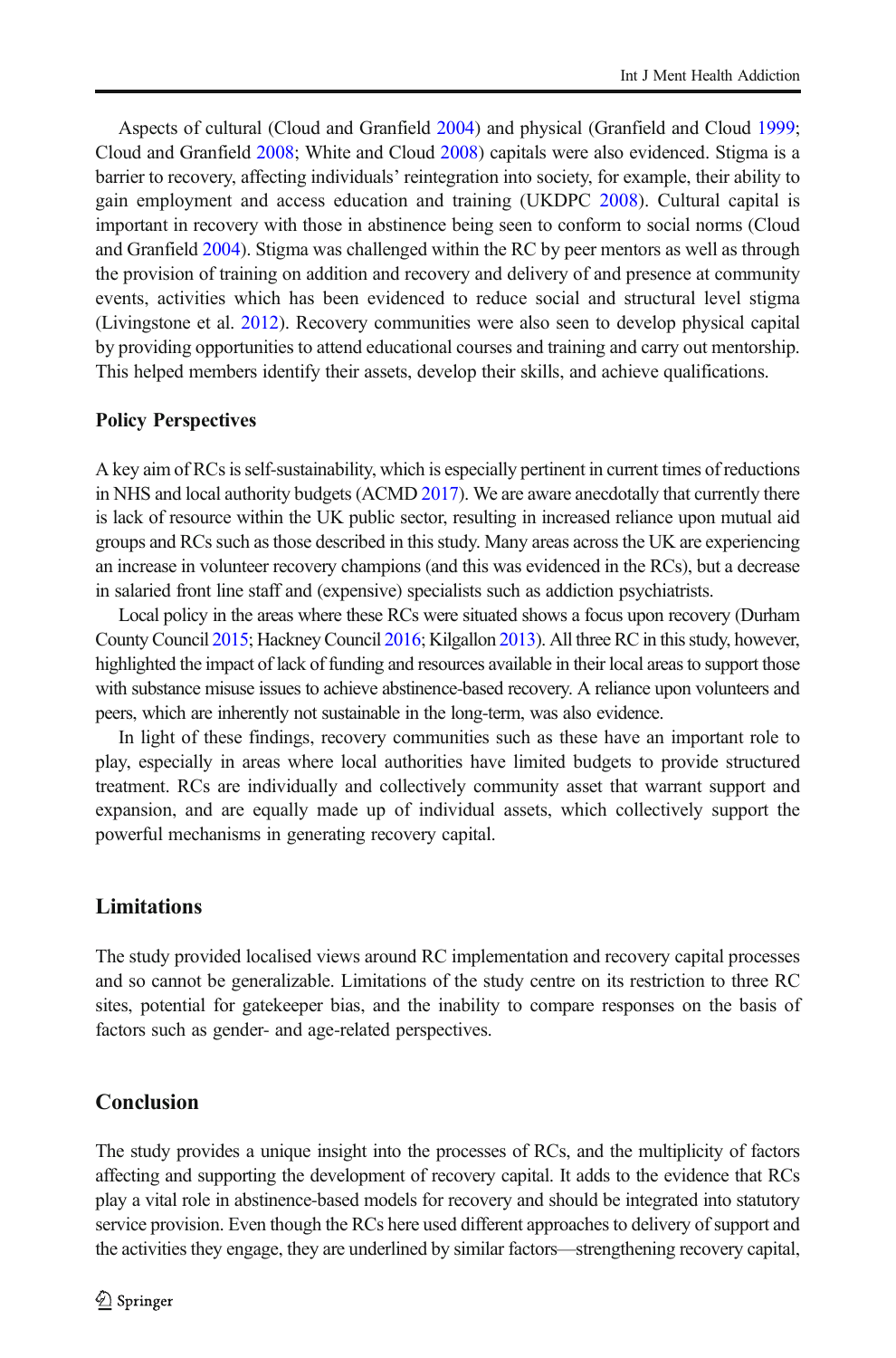<span id="page-14-0"></span>peer support, community setting, holistic, and flexible support/experiences. The way in which these are provided is tailored to the political and geographical context in which they are situated. Thus, recovery journeys become a community experience that reinforces the maintenance of abstinence and this may be why overarching, shared outcomes are experienced.

Development and support of recovery capital offers a key inroad to inform future service provision and delivery for those in abstinence-based recovery across the UK. Further research and RC evaluations are warranted, possibly into the sustainability of RCs as a mechanism to recovery, to inform the area.

Authors' Contribution RH contributed to study design, conducted data collection and analysis, and wrote the paper. MCVH provided feedback and substantive editorial contribution to the written paper. MC conducted data collection and analysis and gave feedback on paper drafts. LE designed the study, conducted data collection and analysis, and gave feedback on paper drafts. RN updated the literature review and gave feedback on paper drafts. HT contributed to the design of the study and provided feedback on paper drafts. HS contributed to the design of the study and provided feedback on paper drafts.FundingThis work was supported by Comic Relief under the Give it Up Fund.

#### Compliance with Ethical Standards

Conflict of Interest The authors report no conflicts of interest. The authors alone are responsible for the content and writing of this article.

Open Access This article is distributed under the terms of the Creative Commons Attribution 4.0 International License (http://creativecommons.org/licenses/by/4.0/), which permits unrestricted use, distribution, and reproduction in any medium, provided you give appropriate credit to the original author(s) and the source, provide a link to the Creative Commons license, and indicate if changes were made.

#### References

- ACMD (Advisory Council on the Misuse of Drugs). (2016). Reducing opioid-related deaths in the UK. Retrieved from: [https://www.gov.uk/government/uploads/system/uploads/attachment\\_data/file/576560](https://www.gov.uk/government/uploads/system/uploads/attachment_data/file/576560/ACMD-Drug-Related-Deaths-Report-161212.pdf) [/ACMD-Drug-Related-Deaths-Report-161212.pdf](https://www.gov.uk/government/uploads/system/uploads/attachment_data/file/576560/ACMD-Drug-Related-Deaths-Report-161212.pdf) [Accessed 20th February 2018].
- ACMD (Advisory Council on the Misuse of Drugs) (2017). Commissioning impact on drug treatment. Retrieved from: <https://www.gov.uk/government/publications/commissioning-impact-on-drug-treatment> [Accessed 2nd March 2018].
- Best, D., Rome, A., Hanning, K., White, W., Gossop, M., Taylor, A., & Perkins, A. (2010). Research for recovery: A review of the drugs evidence base, crime and justice social research, Scottish Government. Edinburgh: Scottish Government.
- Best, D., Gow, J., Knox, T., Taylor, A., Groshkova, T., & White, W. (2012). Mapping the recovery stories of drinkers and drug users in Glasgow: quality of life and its associations with measures of recovery capital. Drug Alcohol Review, 31, 334–341. [https://doi.org/10.1111/j.1465-3362.2011.00321.x.](https://doi.org/10.1111/j.1465-3362.2011.00321.x)
- Best, D., Beckwith, M., Haslam, C., Haslam, S. A., Jetten, J., Mawson, E., & Lubman, D. I. (2015a). Overcoming alcohol and other drug addiction as a process of social identity transition: the social identity model of recovery (SIMOR). Addiction Research & Theory, 24(2), 111–123. [https://doi.org/10.3109](https://doi.org/10.3109/16066359.2015.1075980) [/16066359.2015.1075980](https://doi.org/10.3109/16066359.2015.1075980).
- Best, D., McKitterick, T., Beswick, T., & Savic, M. (2015b). Recovery capital and social networks among people in treatment and among those in recovery in York, England. Alcoholism Treatment Quarterly, 33, 270–282. <https://doi.org/10.1080/07347324.2015.1050931>.
- Best, D., Beswick, T., Hodgkins, S., & Idle, M. (2016). Recovery, ambitions, and aspirations: an exploratory project to build a recovery community by generating a skilled recovery workforce. Alcoholism Treatment Quarterly, 34(1), 3–14. <https://doi.org/10.1080/07347324.2016.1113105>.
- Bowling, A. (2002). Research methods in health. Investigating health and health services (2nd ed.). Buckingham: Open University Press.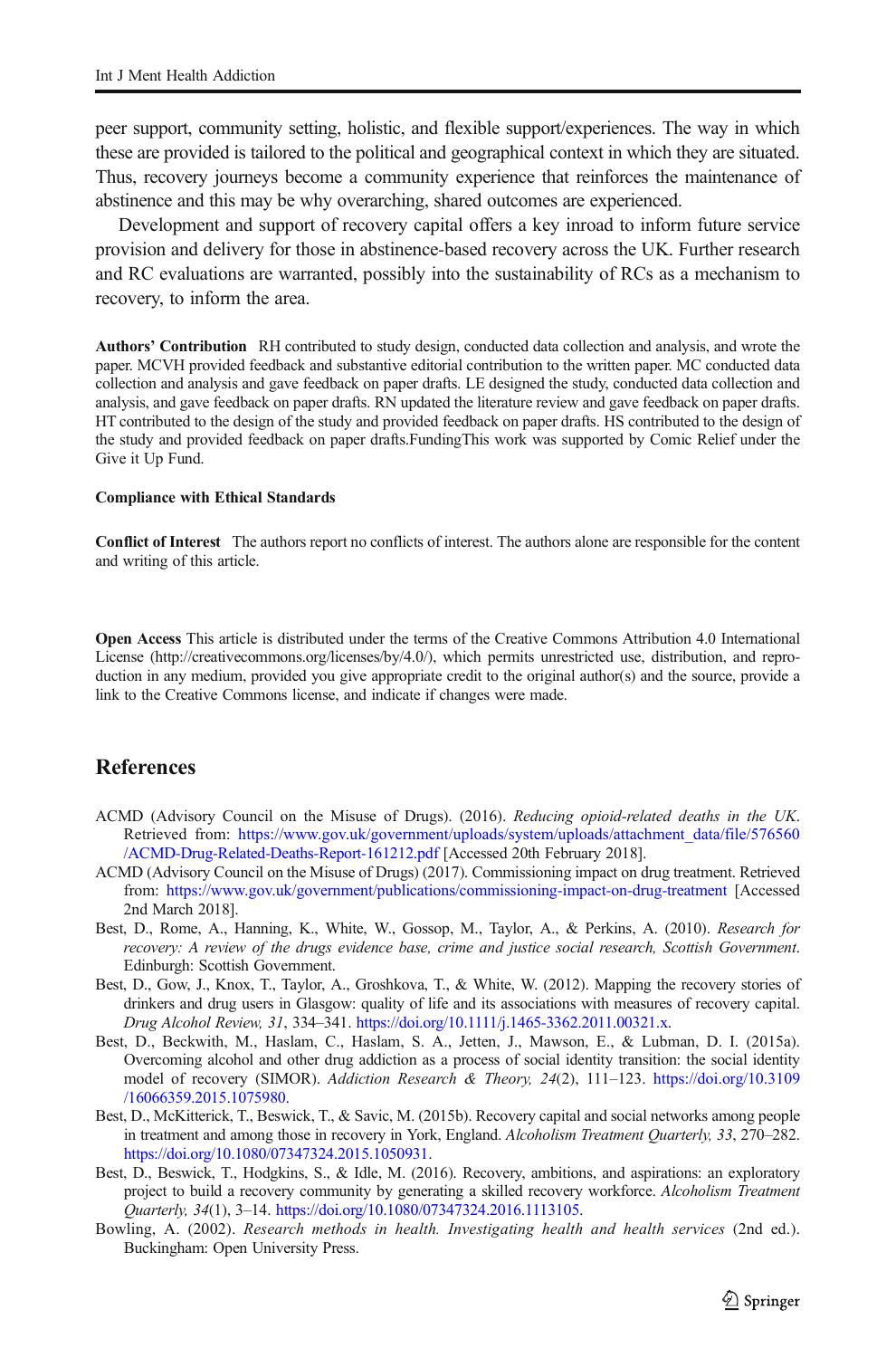- <span id="page-15-0"></span>Bracken, P., Thomas, P., Timimi, S., Asen, E., Behr, G., Beuster, C, et al. (2012). Psychiatry beyond the current paradigm. British Journal of Psychiatry, 201, 430–434. [https://doi.org/10.1192/bjp.bp.112.109447.](https://doi.org/10.1192/bjp.bp.112.109447)
- Braun, V., & Clarke, V. (2006). Using thematic analysis in psychology. Qualitative Research Psychology, 3, 77-101. [https://doi.org/10.1191/1478088706qp063oa.](https://doi.org/10.1191/1478088706qp063oa)
- Buckingham, S., Frings, D., & Albery, I. P. (2013). Group membership and social identity in addiction recovery. Psychology of Addictive Behaviors, 27(4), 1132–1140. <https://doi.org/10.1037/a0032480>.
- Cloud, W. & Granfield, R. (2004). A life course perspective on exiting addiction: The relevance of recovery capital in treatment. Publication no. 44. NAD Publication; p. 185–202.
- Cloud, W., & Granfield, R. (2008). Natural recovery from dependency. Journal of Social Work Practice in the Addictions, 1(1), 83-104. [https://doi.org/10.1300/J160v01n01\\_07.](https://doi.org/10.1300/J160v01n01_07)
- Collins, S. E., Jones, C. B., Hoffmann, G., Nelson, L. A., Hawes, S. M., Grazioli, V. S., Mackelprang, J. L., Holttum, J., Kaese, G., Lenert, J., Herndon, P., & Clifasefi, S. L. (2016). In their own words: content analysis of pathways to recovery among individuals with the lived experience of homelessness and alcohol use disorders. International Journal of Drug Policy, 27, 89–96. <https://doi.org/10.1016/j.drugpo.2015.08.003>.
- Durham County Council (2015). Drug and alcohol review briefing note four. Retrieved from: [http://www.](https://doi.org/) [durham.gov.uk/media/5885/Drug-and-Alcohol-Review-Briefing-Note-Four/pdf/DrugAnd-](https://doi.org/)[AlcoholReviewBriefingNote4.pdf](https://doi.org/) [Accessed 20th February 2018].
- Granfield, R., & Cloud, W. (1999). Coming clean: Overcoming addiction without treatment. New York: New York University Press.
- Granfield, R., & Cloud, W. (2001). Social context and "natural recovery": the role of social capital in the resolution of drug-associated problems. Substance Use & Misuse, 36(11), 1543–1570. [https://doi.](https://doi.org/10.1081/JA-100106963) [org/10.1081/JA-100106963.](https://doi.org/10.1081/JA-100106963)
- Hackney Council. (2016). City and hackney joint strategic needs assessment: Mental health and substance misuse. Retrieved from: <http://www.hackney.gov.uk/jsna> [Accessed 20th February 2018].
- Hennessey, E. (2017). Recovery capital: a systematic review of the literature. Addiction Research & Theory, 25(5), 349–360. <https://doi.org/10.1080/16066359.2017.1297990>.
- Her Majesty's (HM) Government. (2017). 2017 drug strategy. Retrieved from: [https://www.gov.](https://www.gov.uk/government/uploads/system/uploads/attachment_data/file/628148/Drug_strategy_2017.PDF) [uk/government/uploads/system/uploads/attachment\\_data/file/628148/Drug\\_strategy\\_2017.PDF](https://www.gov.uk/government/uploads/system/uploads/attachment_data/file/628148/Drug_strategy_2017.PDF) [Accessed 20th February 2018].
- Hester, R. K., Lenberg, K. L., Campbell, W., & Delaney, H. D. (2013). Overcoming addictions, a web-based application, and SMART recovery, an online and in-person mutual help Group for Problem Drinkers, part 1: three- month outcomes of a randomized controlled trial. Journal Medical Internet Research, 15(7), e134. <https://doi.org/10.2196/jmir.2565>.
- Humphreys, K., & Lembke, A. (2014). Recovery-oriented policy and care systems in the UK and USA. Drug and Alcohol Review, 33, 13–18. <https://doi.org/10.1111/dar.12092>.
- Irving, A. (2011). Life story narratives of recovery from dependent drug and alcohol use: a tool for identity reconstruction within a therapeutic community. Therapeutic Communities, 32(3), 182–200.
- Kaplan, L., Nugent, C., Baker, M., Clark, H. W., & Veysey, B. M. (2010). Introduction: the recovery community services program. Alcoholism Treatment Quarterly, 28(3), 244–255. [https://doi.org/10.1080](https://doi.org/10.1080/07347324.2010.488522) [/07347324.2010.488522](https://doi.org/10.1080/07347324.2010.488522).
- Kaskutas, L. A., Borkman, T. J., Laudet, A., Ritter, L. A., Witbrodt, W., Subbaraman, M. S., Stunz, A., & Bond, J. (2014). Elements that define recovery: the experiential perspective. Journal of Studies on Alcohol and Drugs, 75(6), 999–1010.
- Kelly, J. F., Magill, M., & Stout, R. L. (2009). How do people recover from alcohol dependence? A systematic review of the research on mechanisms of behaviour change in alcoholics anonymous. Addiction Research and Theory, 17(3), 236–259. <https://doi.org/10.1080/16066350902770458>.
- Kilgallon, R. (2013). Public Health Birmingham drugs and alcohol needs assessment 2013/2014. Birmingham: Birmingham City Council.
- Knopf, A. (2011). Definition of recovery is vague, measures elusive, even as taxpayers fund services. Alcoholism and Drug Abuse Weekly, 23(18).
- Laudet, A. B. (2007). What does recovery mean to you? Lessons from the recovery experience for research and practice. Journal of Substance Abuse and Treatment, 33(3), 243–256.
- Laudet, A. B., & Stanick, V. (2010). Predictors of motivation for abstinence at the end of outpatient substance abuse treatment. Journal of Substance Abuse Treatment, 38, 317–327. [https://doi.org/10.1016/j.](https://doi.org/10.1016/j.jsat.2010.01.007) [jsat.2010.01.007.](https://doi.org/10.1016/j.jsat.2010.01.007)
- Laudet, A., & White, W. (2010). What are your priorities right now? Identifying service needs across recovery stages to inform service development. Journal of Substance Abuse Treatment, 38(1), 51–59. [https://doi.](https://doi.org/10.1016/j.jsat.2009.06.003) [org/10.1016/j.jsat.2009.06.003](https://doi.org/10.1016/j.jsat.2009.06.003).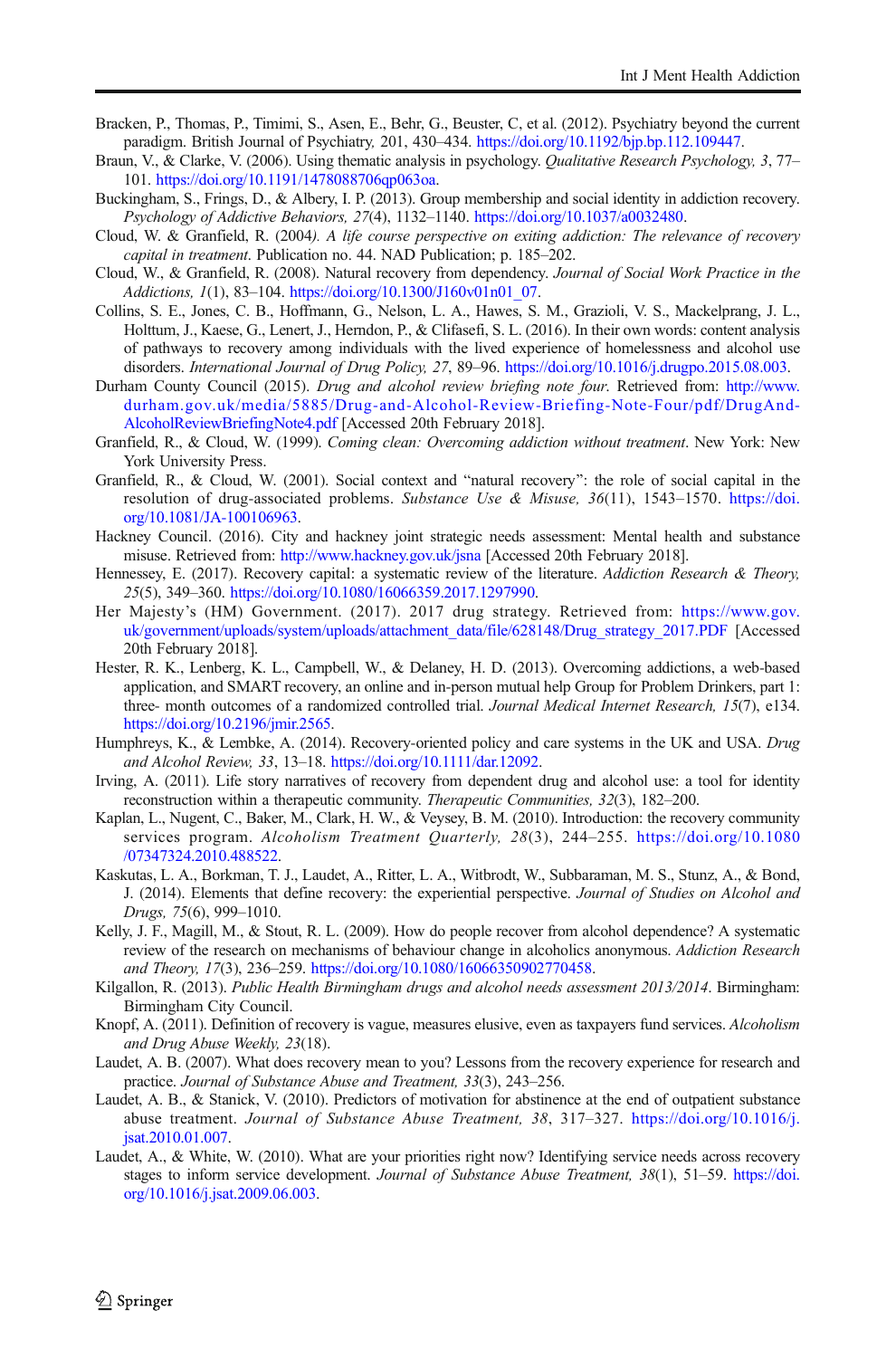- <span id="page-16-0"></span>Laudet, A. B., Cleland, C. M., Magura, S., Vogel, H. S., & Knight, E. L. (2004). Social support mediates the effects of dual-focus mutual-aid groups on abstinence from substance use. American Journal of Community Psychology, 43, 175–185. <https://doi.org/10.1007/s10464-004-7413-5>.
- Laudet, A. B., Morgen, K., & White, A. L. (2006). The role of social supports, spirituality, religiousness, life meaning and affiliation with 12-step fellowships in quality of life satisfaction among individuals in recovery from alcohol and drug problems. Alcohol Treatment Quarterly, 24(1–2), 33–73. [https://doi.org/10.1300/J020](https://doi.org/10.1300/J020v24n01_04)  $v24n01$  04.
- Laudet, W. L., White, M. A., & Cloud, W. (2008). Recovery capital: a primer for addictions professionals. Counselor, 9(5), 22–27.
- Litt, M. D., Kadden, R. M., Kabela-Cormier, E., & Petry, N. M. (2009). Changing network support for drinking: network support project two-year follow-up. Journal of Consulting and Clinical Psychology, 77(2), 229– 242. <https://doi.org/10.1037/a0015252>.
- Livingstone, J. D., Milne, T., Fang, M. L., & Amari, E. (2012). The effectiveness of interventions for reducing stigma related to substance use disorders: a systematic review. Addiction, 107(1), 39-50. [https://doi.](https://doi.org/10.1111/j.1360-0443.2011.03601.x) [org/10.1111/j.1360-0443.2011.03601.x.](https://doi.org/10.1111/j.1360-0443.2011.03601.x)
- Longabaugh, R., Wirtz, P. W., Zywiak, W. H., & O'Malley, S. S. (2010). Network support as a prognostic indicator of drinking outcomes: the COMBINE study. Journal of Studies on Alcohol and Drugs, 71, 837–846.
- Mawson, E., Best, D., Beckwith, M., Dingle, G. A., & Lubman, D. I. (2015). Social identity, social networks and recovery capital in emerging adulthood: a pilot study. Substance Abuse Treatment, Prevention, and Policy, 10(45), 45. [https://doi.org/10.1186/s13011-015-0041-2.](https://doi.org/10.1186/s13011-015-0041-2)
- Mericle, A. A. (2014). The role of social networks in recovery from alcohol and drug abuse. The American Journal of Drug and Alcohol Abuse, 40(3), 179–180. <https://doi.org/10.3109/00952990.2013.875553>.
- Moos, R. H. (2008). Active ingredients of substance use-focused self-help groups. Addiction, 103(3), 387–396. <https://doi.org/10.1111/j.1360-0443.2007.02111.x>.
- Neale, J. (2001). *Drug users in society*. Basingstoke: Palgrave MacMillan.
- Neale, J., & Stevenson, C. (2015). Social and recovery capital amongst homeless hostel residents who use drugs and alcohol. International Journal of Drug Policy, 26, 475–483. [https://doi.org/10.1016/j.](https://doi.org/10.1016/j.drugpo.2014.09.012) [drugpo.2014.09.012](https://doi.org/10.1016/j.drugpo.2014.09.012).
- Neale, J., Nettleton, S., & Pickering, L. (2014). Gender sameness and difference in recovery from heroin dependence: a qualitative exploration. The International Journal on Drug Policy, 25, 3-12. [https://doi.](https://doi.org/10.1016/j.drugpo.2013.08.002) [org/10.1016/j.drugpo.2013.08.002](https://doi.org/10.1016/j.drugpo.2013.08.002).
- Office for National Statistics (ONS) (2017). Deaths related to drug poisoning in England and Wales: 2016 registrations. Retrieved from: [https://www.ons.gov.uk/peoplepopulationandcommunity/](https://doi.org/) [birthsdeathsandmarriages/deaths/bulletins/deathsrelatedtodrugpoisoninginenglandandwales/2016](https://doi.org/) [registrations](https://doi.org/) [Accessed 20th February 2018].
- Pagano, M. E., Post, S. G., & Johnson, S. M. (2011). Alcoholics anonymous-related helping and the helper therapy principle. Alcoholism Treatment Quarterly, 29(1), 23–34. [https://doi.org/10.1080](https://doi.org/10.1080/07347324.2011.538320) [/07347324.2011.538320](https://doi.org/10.1080/07347324.2011.538320).
- Pagano, M. E., White, W. L., Kelly, J. F., Stout, R. L., & Tonigan, J. S. (2013). The 10-year course of alcoholics anonymous participation and long-term outcomes: a follow-up study of outpatient subjects in project MATCH. Substance Abuse, 34(1), 51–59. [https://doi.org/10.1080/08897077.2012.691450.](https://doi.org/10.1080/08897077.2012.691450)
- Panebianco, D., Gallupe, O., Carrington, P. J., & Colozzi, I. (2016). Personal support networks, social capital, and risk of relapse among individuals treated for substance use issues. International Journal of Drug Policy, 27, 146–153. <https://doi.org/10.1016/j.drugpo.2015.09.009>.
- Public Health England (PHE). (2016). Birmingham: Health Profile 2016. Retrieved from: [http://fingertips.phe.](http://fingertips.phe.org.uk/profile/health-profiles) [org.uk/profile/health-profiles](http://fingertips.phe.org.uk/profile/health-profiles) [Accessed 20th February2018].
- Public Health England (PHE). (2017). Adult substance misuse statistics from the National Drug Treatment Monitoring System (NDTMS). 1st April to 31 March 2017. Retrieved from: [https://www.gov.](https://www.gov.uk/government/uploads/system/uploads/attachment_data/file/658056/Adult-statistics-from-the-national-drug-treatment-monitoring-system-2016-2017.pdf) [uk/government/uploads/system/uploads/attachment\\_data/file/658056/Adult-statistics-from-the-national](https://www.gov.uk/government/uploads/system/uploads/attachment_data/file/658056/Adult-statistics-from-the-national-drug-treatment-monitoring-system-2016-2017.pdf)[drug-treatment-monitoring-system-2016-2017.pdf](https://www.gov.uk/government/uploads/system/uploads/attachment_data/file/658056/Adult-statistics-from-the-national-drug-treatment-monitoring-system-2016-2017.pdf). [Accessed 21st February 2018].
- Social Value International and Social Value UK (2016). Understanding and use of the principles of social value. Available from: [http://socialvalueint.org/wp-content/uploads/2017/04/Understanding-and-Use-of-The-](http://socialvalueint.org/wp-content/uploads/2017/04/Understanding-and-Use-of-The-Principles-of-Social-Value.pdf)[Principles-of-Social-Value.pdf](http://socialvalueint.org/wp-content/uploads/2017/04/Understanding-and-Use-of-The-Principles-of-Social-Value.pdf) [Accessed 20th December 2017]
- SROI Network. (2012). The guide to social return on investment. Available from: [http://socialvalueuk.](http://socialvalueuk.org/publications/publications/cat_view/29-the-guide-to-social-return-on-investment) [org/publications/publications/cat\\_view/29-the-guide-to-social-return-on-investment](http://socialvalueuk.org/publications/publications/cat_view/29-the-guide-to-social-return-on-investment) [Accessed 20th February, 2018].
- Stemler, S. (2001). [An overview of content analysis](http://pareonline.net/getvn.asp?v=7&n=17). Practical Assessment, Research & Evaluation, 7(17). Retrieved from: <http://pareonline.net/getvn.asp?v=7&n=17> [Accessed 20th February 2018].
- Stevens, E. B., Jason, L. A., Ferrari, J. R., & Hunter, B. (2010). Self-efficacy and sense of community among adults recovering from substance abuse. North American Journal of Psychology, 12(2), 255–264.